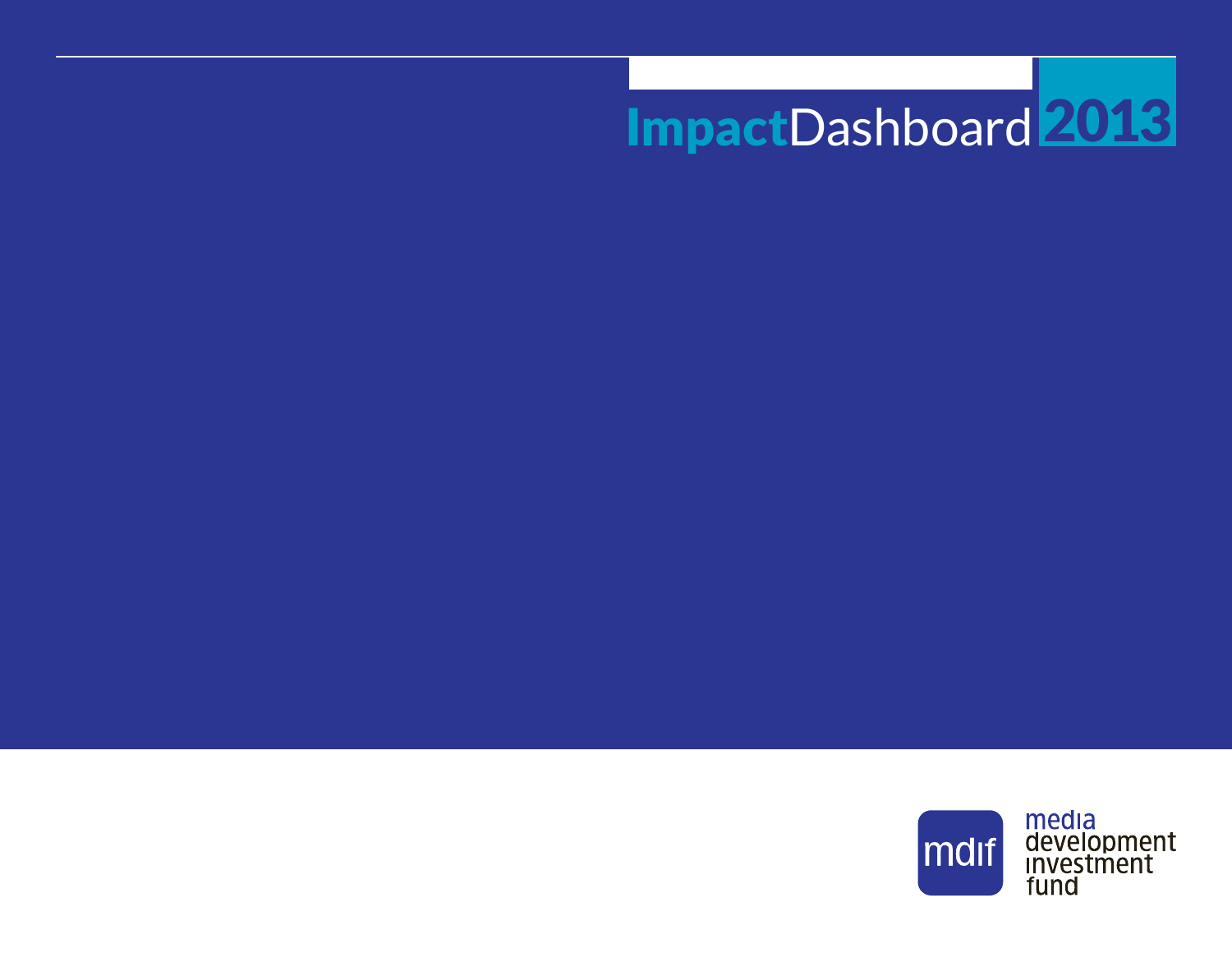Media Development Investment Fund invests in independent media around the world providing the news, information and debate that people need to build free, thriving societies. Timely, accurate, relevant information is critical to free societies. It enables fuller participation in public life, holds the powerful to account and protects the rights of the individual.

MDIF invests its resources of financial capital – primarily through affordable debt and equity financing – and human skills in independent media companies in countries where access to free and independent media is under threat, helping them to build commercially sustainable businesses around professional, responsible, quality journalism. From 1996 to 2012, we provided over \$125 million in affordable financing to 283 projects for 91 independent media companies in 31 countries.

Measuring impact is critical to our work. To that end, we have been producing the Media Development Impact Dashboard since 2006. In this Impact Dashboard 2013, we analyze data from 2012 on sales and financial viability to assess the economic sustainability of our clients, as well as on reach and employment to track their wider impact on the countries in which they operate.

In 2012 we launched Digital News Ventures (see Spotlight page 10), a wholly-owned subsidiary which invests in news and journalism start-ups. As the indicators we use in this Impact Dashboard – primarily sales and audience reach – have little relevance to the success or otherwise of early-stage digital start-ups, data for Digital News Ventures clients is only included in the MDIF portfolio section.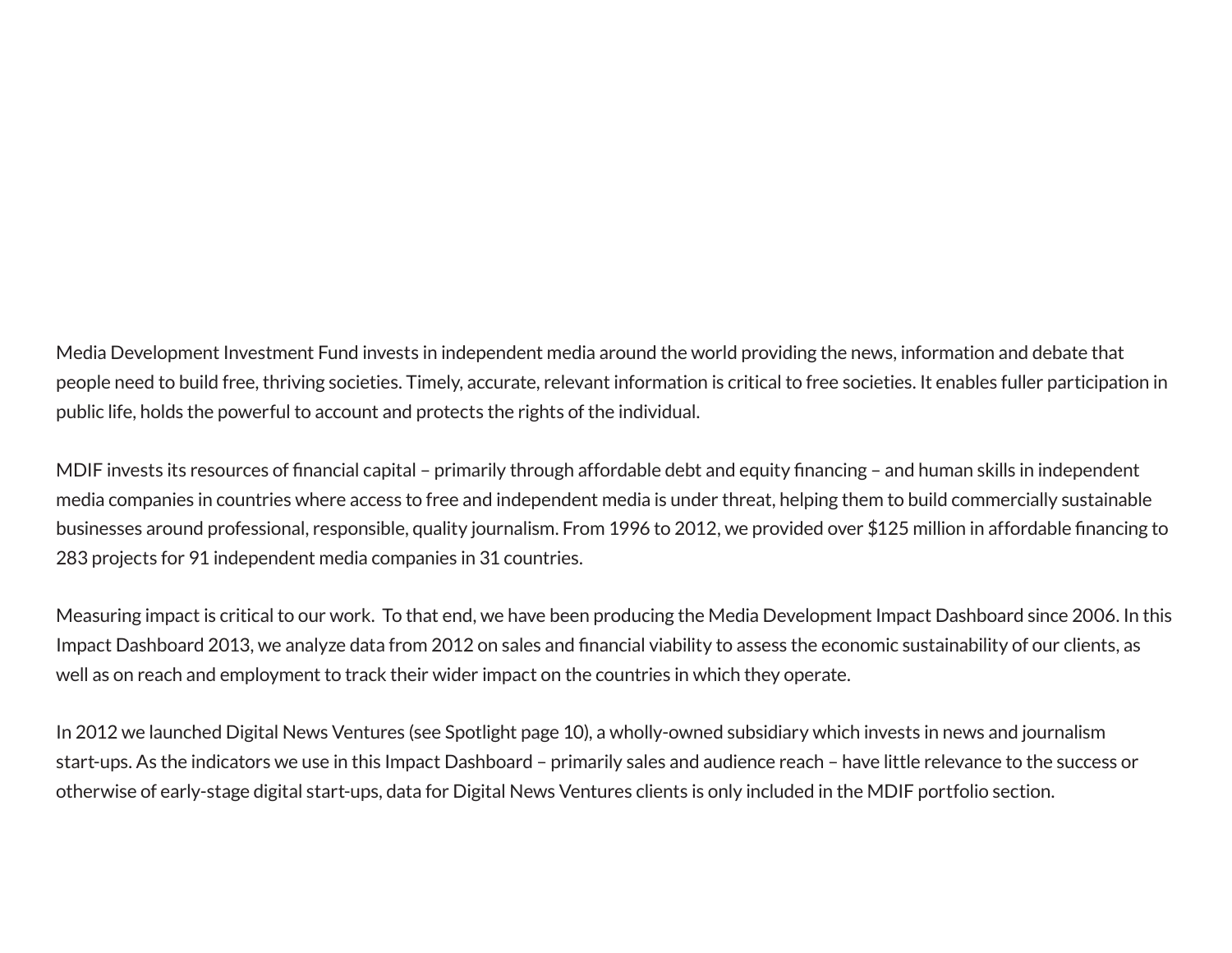### Executive Summary

#### Reach

### Sales

## **Viability**

In 2012, 55 million people received their news from MDIF clients through traditional media and **10 million** through digital. From 2011 to 2012, individual client reach increased by an average of  $52\%$  for traditional media and 82% for digital. After five years of working with MDIF, client reach grew by an average of 111%.

In 2012, MDIF clients made a total of \$110.4 million in sales. From 2011 to 2012, individual client sales grew by an average of 0.7%.

After 1 year of working with MDIF, client sales increased by an average of 45%, and after 5 years by 240%.

In 2012, **43%** of MDIF clients had risk-ratings below the 'safe' level of 5 and **8%** had a 'high' risk-rating of more than 7.

Overall, average client risk ratings dropped slightly from 2011 to 2012.

#### Cumulative change in reach Cumulative change in sales Average risk rating by year





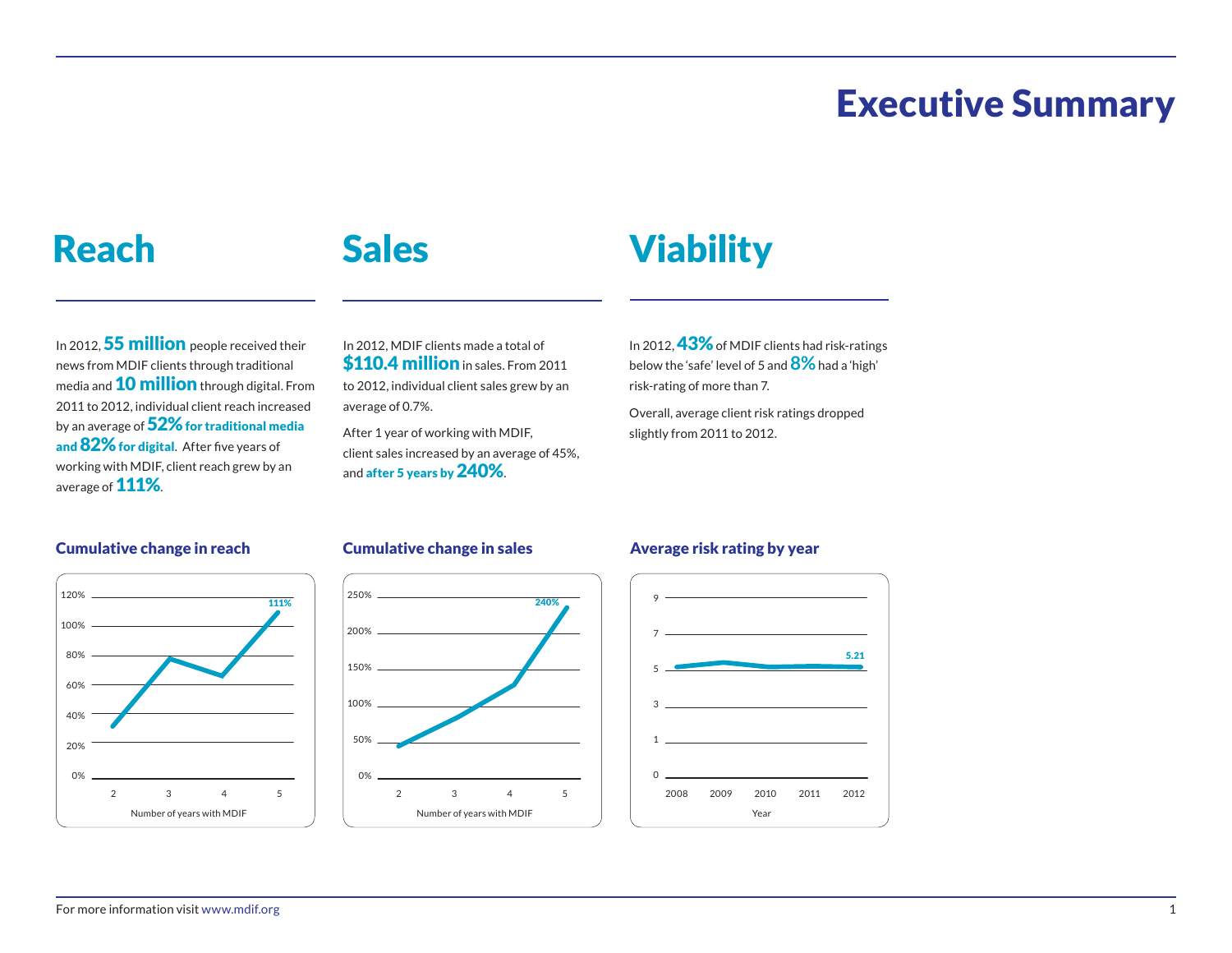### **Contents**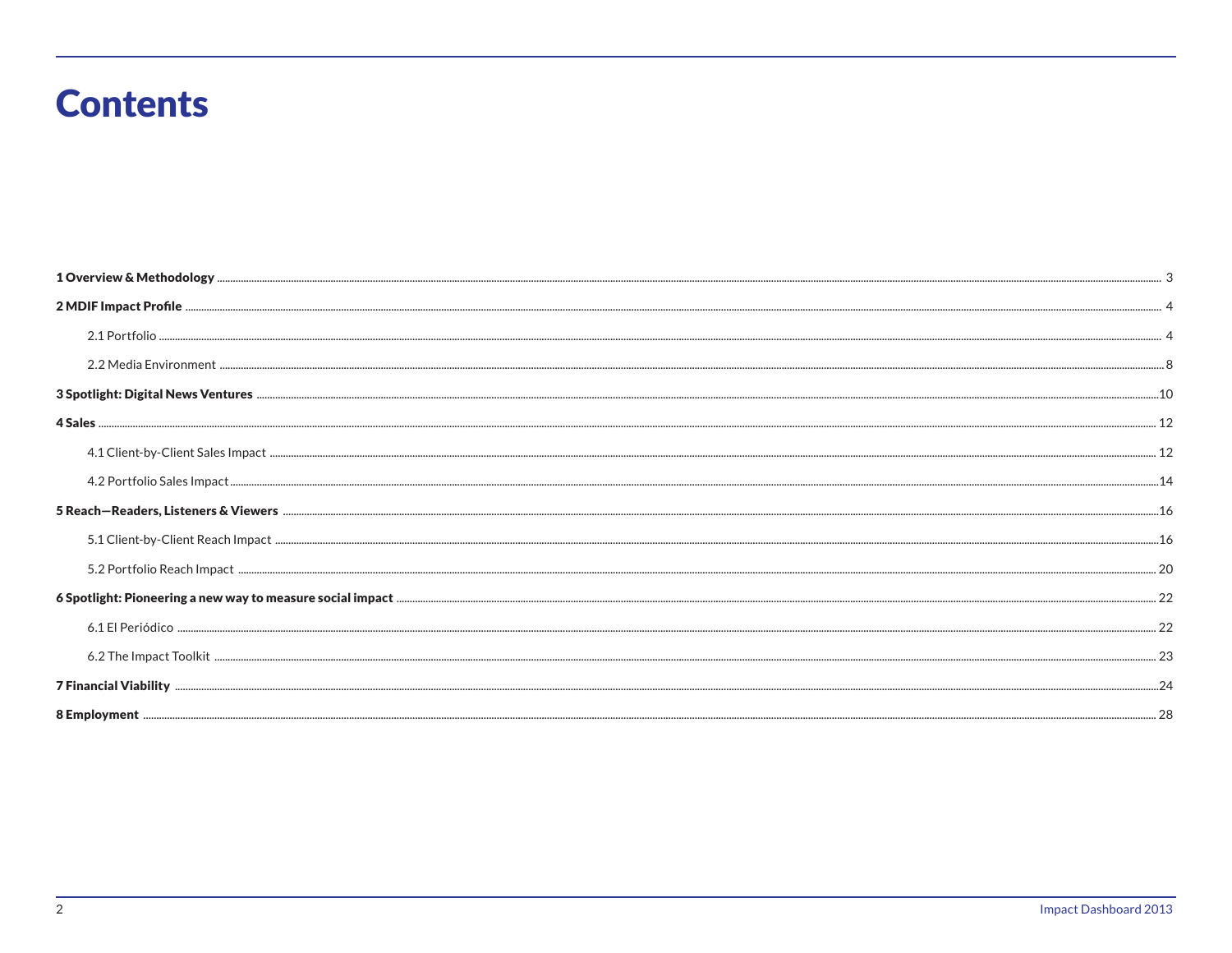#### Overview & Methodology

Media Development Investment Fund invests in independent media around the world providing the news, information and debate that people need to build free, thriving societies. We invest our resources of financial capital – primarily through affordable debt and equity financing – and human skills in independent media companies in countries where access to free and independent media is under threat, helping them to build commercially sustainable businesses around professional, responsible, quality journalism. Our independent media clients provide timely, accurate, relevant information that enables fuller participation in public life, holds the powerful to account and protects the rights of the individual.

Through our annual Impact Dashboard, we strive to examine the impact MDIF has on our independent news media clients. We answer questions such as: Do client sales grow by working with MDIF? If so, by how much? Do they become more financially viable? How many people receive their news from MDIF clients? While it is not possible to prove absolute causality between our assistance and improvement in a client's business, we believe that the longer we are able to examine outputs from diverse clients, the more we can infer that MDIF is a significant contributor.

Since 2005, we have attempted to measure and publish the impact of our work and contribute towards a better understanding of the role of impact investing in media development. Still, the methodology is challenging. Not all of our clients, for example, collect audited reach data, so in certain cases we have to make estimates based on population size and other relevant factors (although we do omit these values from our growth-rate analysis). Another challenge is in collecting consistent online metrics since not all of our clients systematically measure their web traffic, although we are working hard to encourage clients to adopt a consistent, comparable platform of Google Analytics. Also, when calculating reach our overall numbers include double-counting, as many digital users will also be traditional media consumers. This is an industry problem for which there is not yet an agreed solution. This year, for the sake of transparency, we have decided to break out the reach of digital media and traditional media.

We believe in full transparency of our methodology, so for a complete description please visit the Impact Dashboard section of the MDIF website at www.mdif.org.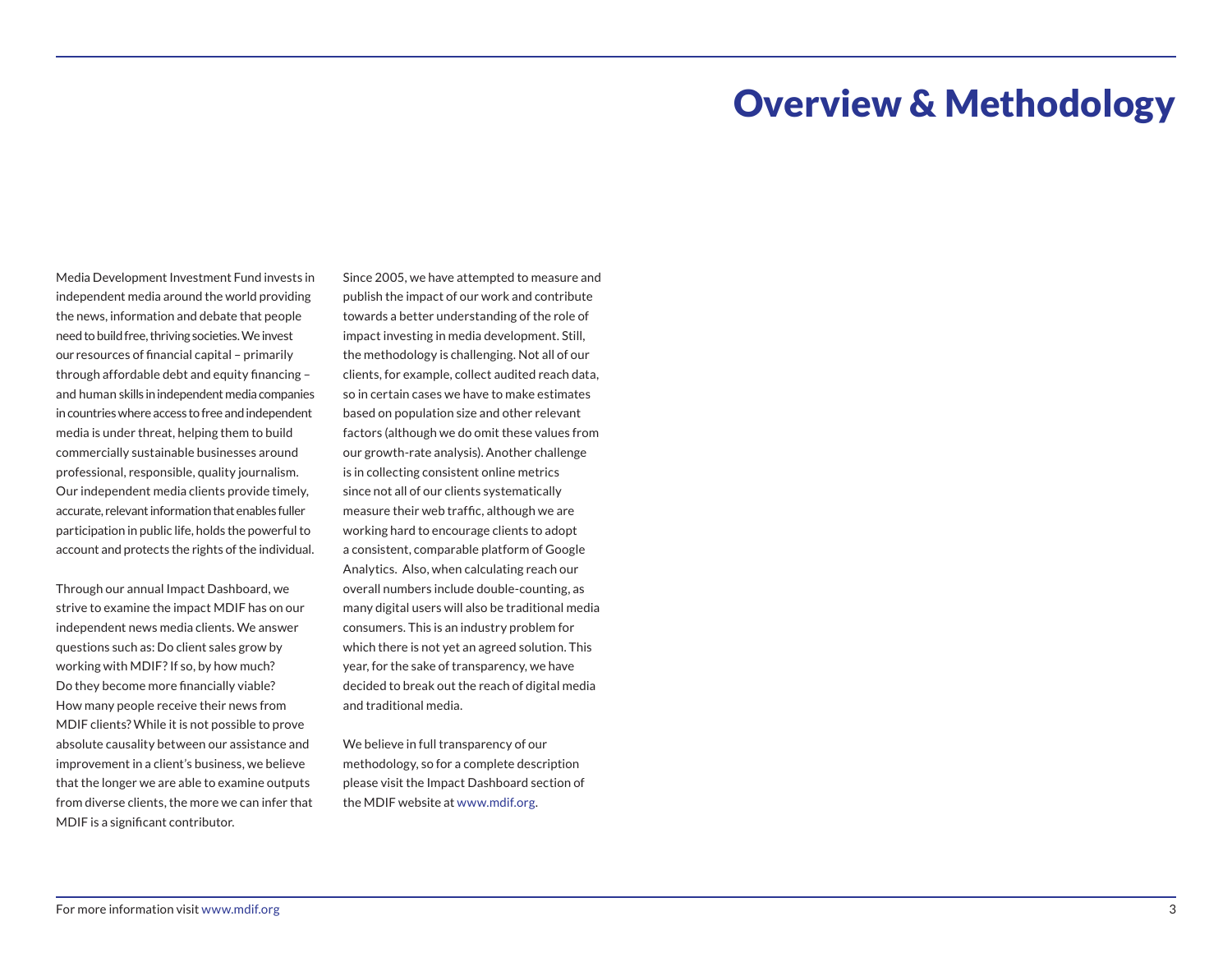#### 2 MDIF Impact Profile

### 2.1 Portfolio Providing affordable financing for independent news media

MDIF's portfolio clients range from small, regional companies to large national media outlets. All MDIF clients, regardless of size, are leading news organizations in their market, helping to bring about increased openness, change and accountability in countries where access to free and independent media is under threat.

MDIF approved 11 new clients in 2012 - five in four countries new to us: Everwrite (Brazil); Multi Media Group (Ghana); Gram Vaani (India); and el Búho and Ciudadana TV (Peru). In investment terms, 2012 was an exceptional year in which we invested \$12 million in new projects. Six of these new projects received financing from our new Digital News Ventures fund (see page 10), which makes seed investments in news and journalism startups. As the indicators we use in this Impact Dashboard – primarily sales and audience reach – have little relevance to the success

or otherwise of early-stage digital start-ups, data from Digital News Ventures clients is only included in this portfolio section.

While we experienced significant portfolio growth, we are mindful that uncertainties surround the news media industry globally. Digitalisation is disrupting traditional news business models, with the rapid increase in digital media consumption not yet being matched by a rise in digital revenues, and competition from both start-ups and established non-news digital players present further challenges. There is also the continuing impact of the global economic crisis in some of the markets in which we operate, especially in Southeast Europe. Despite the economic difficulties, at year's end our portfolio stood at a historical high of \$50.7 million (an increase of 17% from 2011), comprising 60 clients in 25 countries.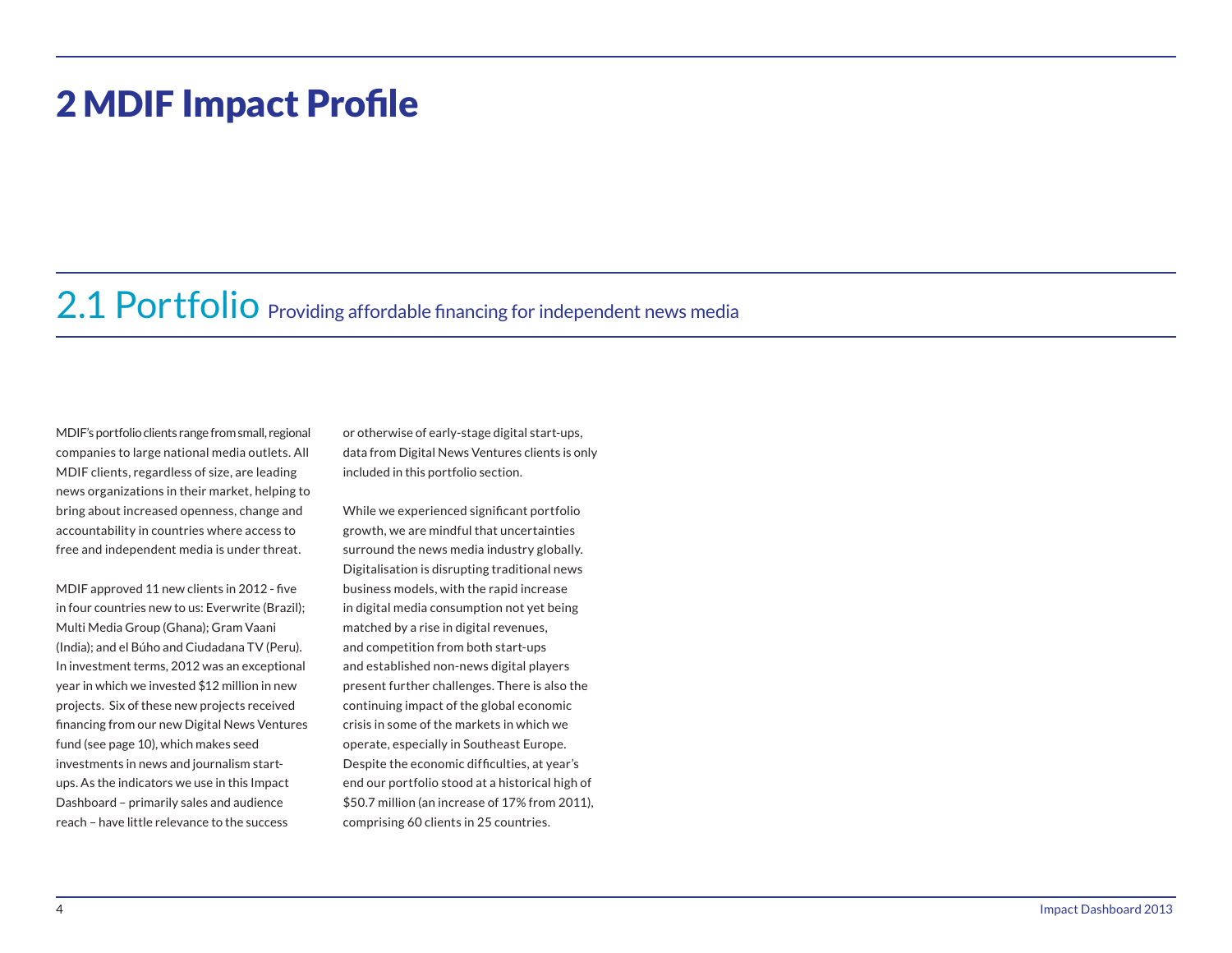### \$50.7 million 2012 portfolio size

|                                                   | <b>Cumulative</b><br>$(1996 - 2012)$ | 2009         | 2010         | 2011         | 2012<br>(unaudited) |
|---------------------------------------------------|--------------------------------------|--------------|--------------|--------------|---------------------|
| Portfolio size<br>(including commitments)         | n/a                                  | \$40,480,040 | \$42,802,819 | \$43,341,156 | \$50,697,471*       |
| Number of total clients                           | 91                                   | 41           | 48           | 51           | $60**$              |
| Number of new clients                             | n/a                                  | 3            | 4            | 5            | 11                  |
| Number of countries                               | 31                                   | 15           | 19           | 21           | 25                  |
| New investments made                              | \$110,329,109                        | \$8,745,941  | \$10,012,769 | \$6,486,157  | \$12,032,535        |
| New projects funded                               | 283                                  | 22           | 27           | 27           | 25                  |
| <b>Principal recovered</b>                        | \$55,383,527                         | \$4,918,388  | \$6,668,999  | \$4,624,470  | \$4,558,066         |
| Interests, dividends &<br>capital gains collected | \$37,418,262                         | \$14,581,325 | \$1,523,179  | \$1,127,059  | \$1,042,177         |

All portfolio numbers in this report include loans and other program-related investments (PRIs) committed as of year-end with equity investments valued at cost.

\* Total investments including technical assistance and other grants is \$125million.

\*\* Includes clients to whom funds were disbursed before or during 2012 and clients for whom financing was approved through the course of the year.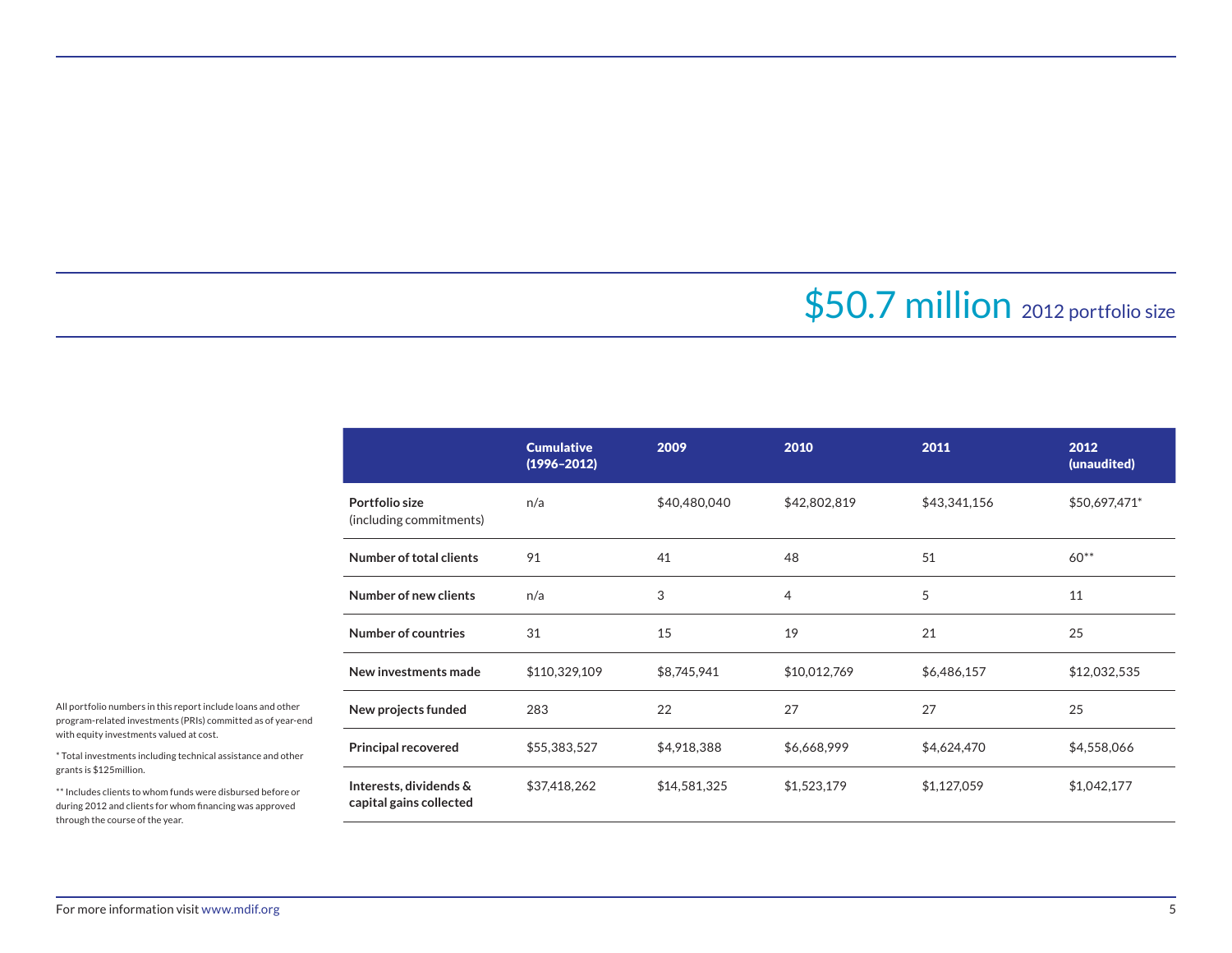### 2 MDIF Impact Profile

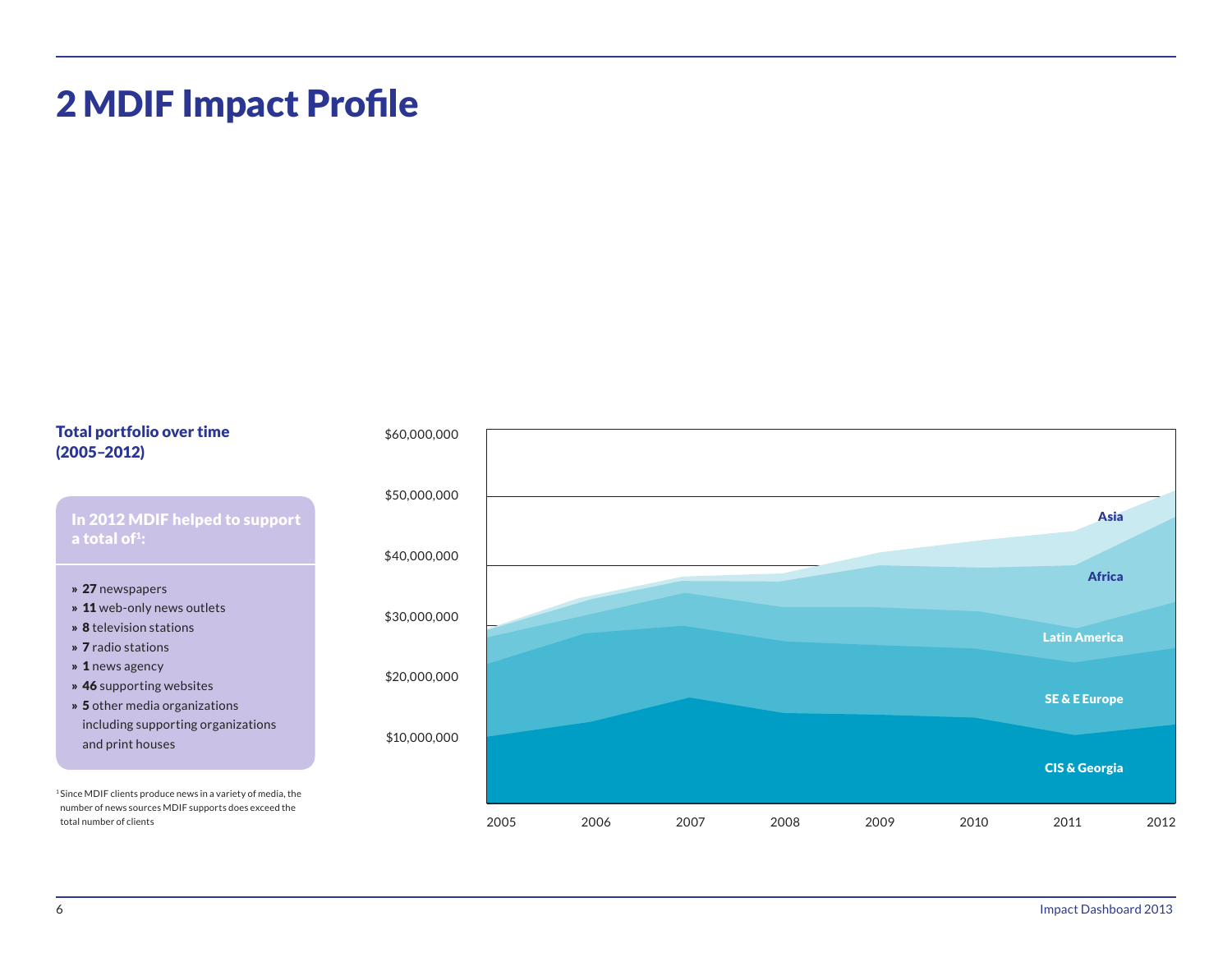### Communication Corner/Ujyaalo Network, Nepal: Engaging Listeners through IVR



Communication Corner and Ujyaalo Network - a network of more than 90 local Nepalese radio stations – were established in 1998 by four working journalists in order to bridge gaps between policy-makers and grassroots communities; to help communities understand issues of concern; and to promote pluralism, democracy,

and diversity, especially in remote areas of Nepal. They have been at the forefront of using technology to help achieve their missions and represent diverse voices.

In 2012, they introduced an Interactive Voice Response System – technology that allows listeners to be even more engaged in the journalistic process by phoning in or texting questions and concerns about issues that are important to their communities. Each week, more than 200 calls were recorded, mainly focusing on migration and agriculture, and Ujyaalo Network radio programs addressed the issues that callers had brought up. The system also makes it easy for listeners to provide direct

feedback on Ujyaalo's broadcasts and even suggest news stories.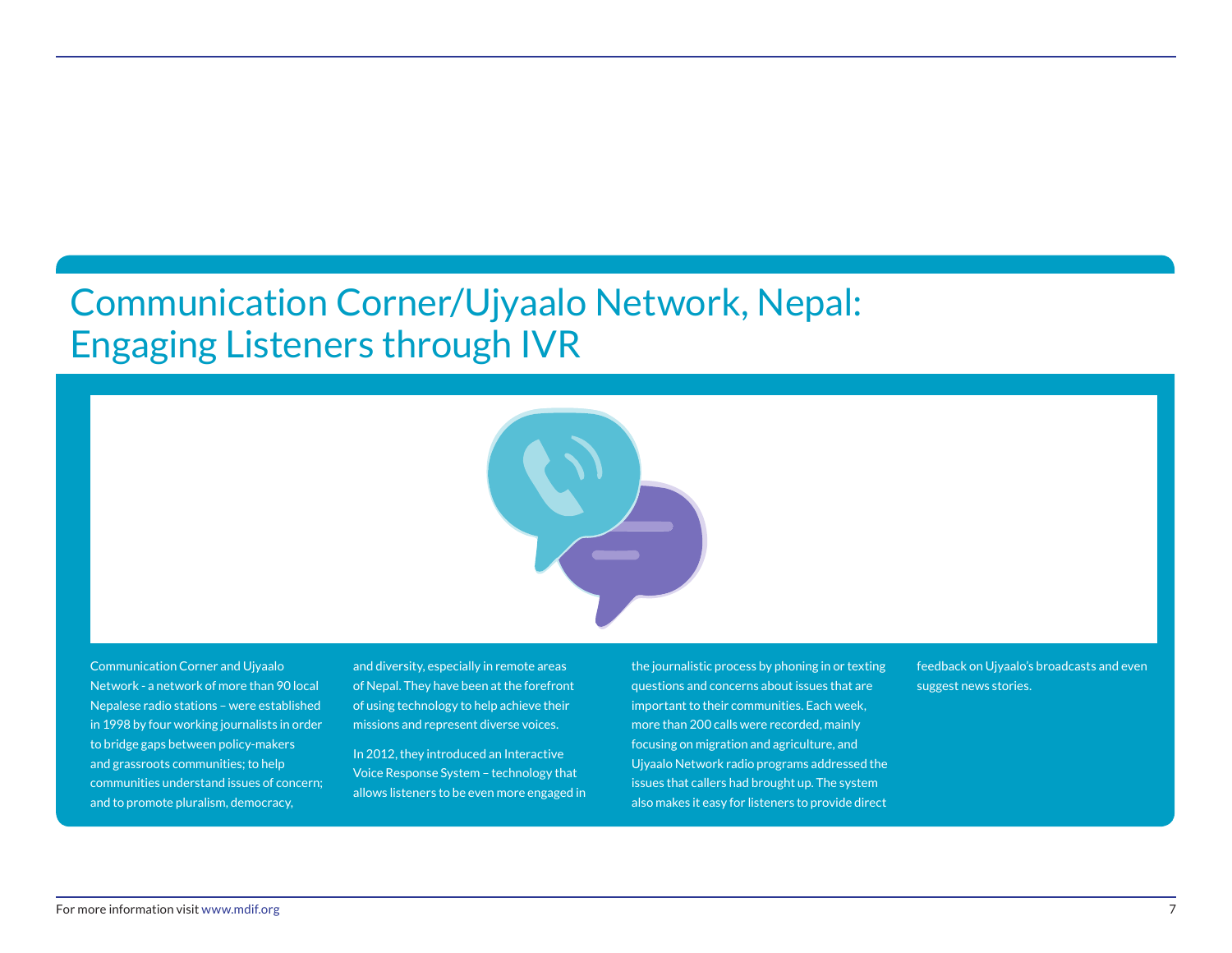#### 2 MDIF Impact Profile

### 2.2 Media Environment Countries with a history of media oppression

In 2012, the average press freedom index $2$  of our investments was 51.7, only 0.02 points lower than last year's figure and at the oppressed end of "partially free" countries, according to Freedom House. 24% of our 2012 investments were in press environments considered to be "not free" – approximately the same as 2011. These include Zimbabwe, which has had a press freedom index over 81 since we began investing there in 2009, and Russia, which has had an index of 81 for the past three years. 63% of our investments were in "partially free" countries – a slight decrease from 2010. These run the spectrum from recent investments in South Africa, which has had indices around 30 in the past few years (30 and below is considered "free"), to investments in Nepal, which had an index of 58 in 2012 (above 60 is considered "not free"). The 8% of investments in "free" press environments include an approved investment in Ghana which had an index of 28 in 2012, as well as 2008 investments in South Africa. In 2010, South Africa was downgraded from free to partially free and in 2011 dropped further from 32 to 33.

It is not surprising that the majority of our clients operate in "partially free" countries as we require basic legal, political and economic standards before we can provide financing. In many "not free" countries it is nearly impossible for independent media to exist. In 2012, however, although the percentage of investments in high-risk countries did not increase, our actual dollar amount invested did. We are planning to continue our policy of extending the reach of our operations into more countries with "riskier" profiles, and are actively pursuing potential investments in countries such as Burma. While such investments may be less secure, many

funders and investors agree with us that the added risk is a price worth paying for supporting media development in countries with the greatest need.

<sup>2</sup> MDIF uses *Freedom House's Freedom of the Press* index which assesses the degree of print, broadcast, and internet freedom by analyzing the events of each calendar year. It provides numerical rankings between 0–100 (0 being the most free and 100 the least free) and rates each country's media as "Free," "Partly Free," or "Not Free."

www.freedomhouse.org/report-types/freedom-press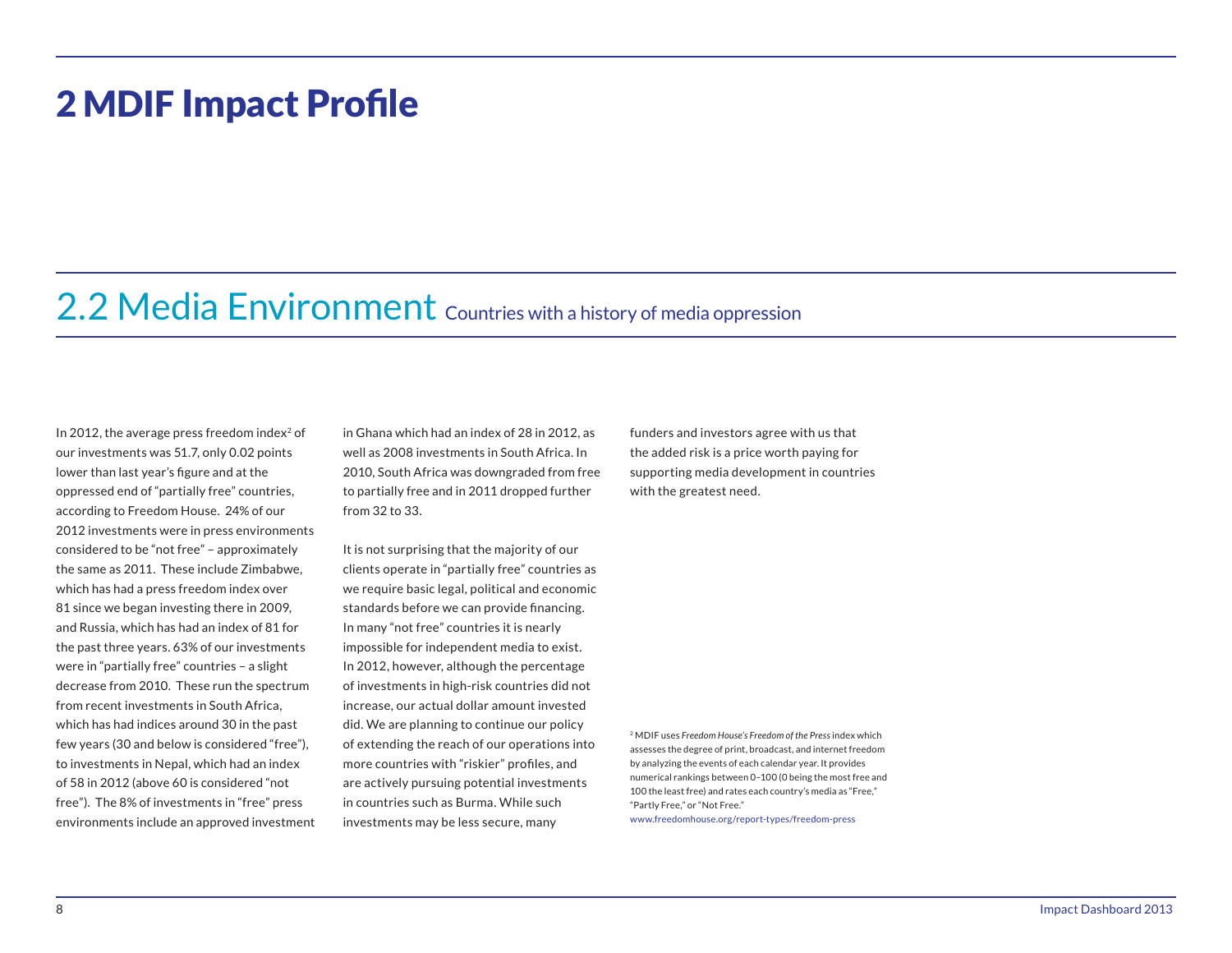52 Weighted Average Press Freedom Index



For more information visit www.mdif.org 9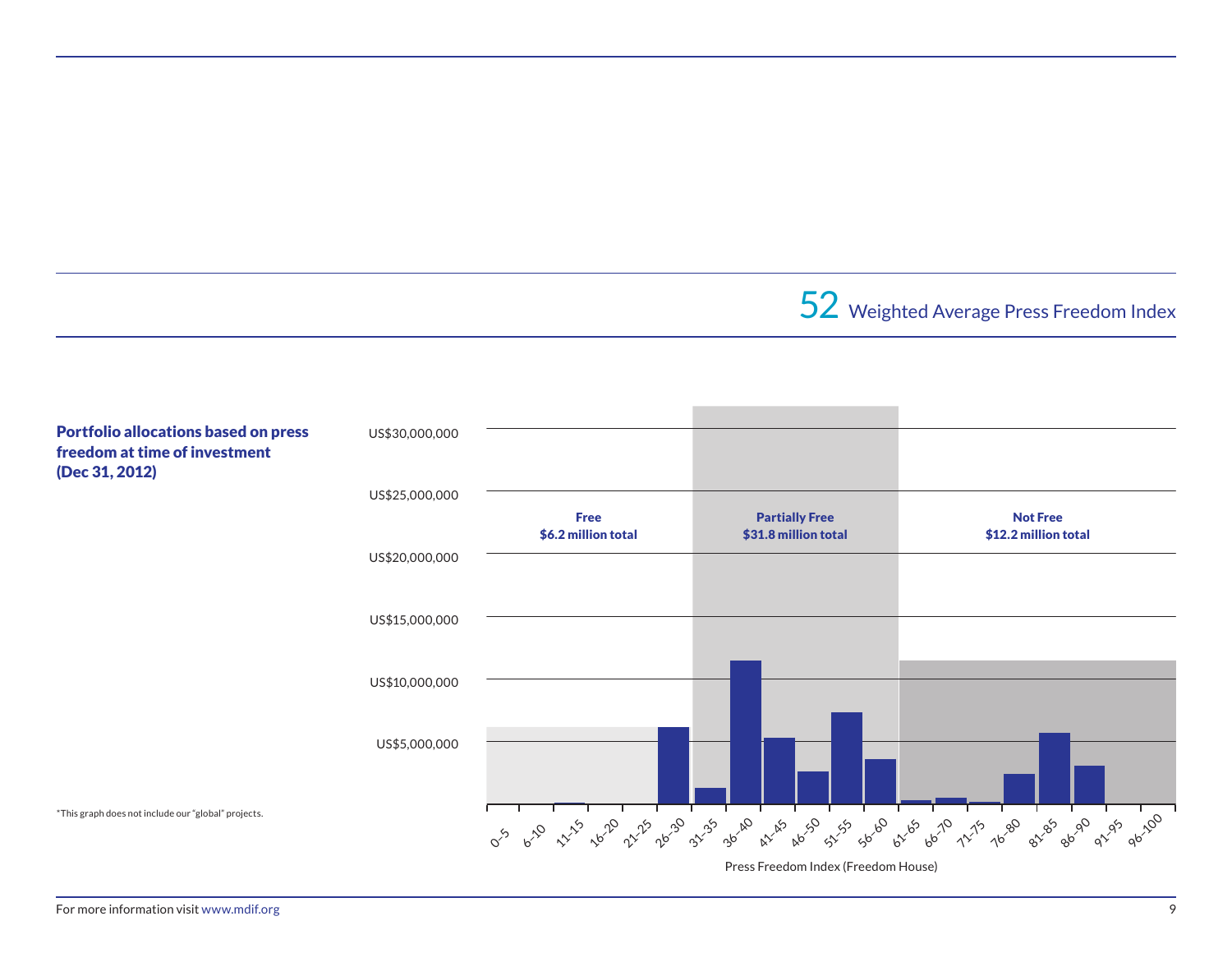### 3 Spotlight: Digital News Ventures

#### Digital News Ventures

Digital News Ventures makes seed investments in news and information startups. It is a wholly-owned subsidiary of MDIF set up to foster innovation in the creation of relevant news and information.

While MDIF provides debt and equity financing to established news outlets out of its regular PRI Fund (Program Related Investments), Digital News Ventures invests equity capital only in early-stage businesses. Its investees include both digital news outlets and businesses that develop the platforms and tools that enable the production of information in the digital age.

MDIF has long been active in the digital media space. We have financed some of the most respected and successful online news sites in the developing world, including Malaysiakini. com and South Africa's M&G Online. Digital

News Ventures, which was launched in 2012, is the next evolution of our investment strategy. It extends the scope of our activity beyond media companies to products and services that news businesses need to be viable in this time of digital transition. It also enables us to invest smaller amounts than we would normally provide at an earlier stage in a business's development.

Digital News Ventures targets its financing on:

- » Business models for producing credible, useful news
- » Tools that help the editorial and contentcreation process
- » Products that contribute to the viability of news operations
- » Platforms that generate and disseminate data and information constructed by the

public

- » Services that help make sense of the onslaught of online information, including reporting on the social web
- » Viable, independent digital news outlets, especially in frontier markets

#### Global fund with focus on emerging markets

Digital News Ventures is a global, missionoriented fund. Although there are no limits to where we invest, our primary focus is projects located in, or with particular application to, emerging and frontier markets. We believe that everyone has the right to access and share news and information – this right is critical to developing and sustaining open societies.

By the end of 2012, Digital News Ventures had approved financing for seven startups and committed capital of more than \$875,000.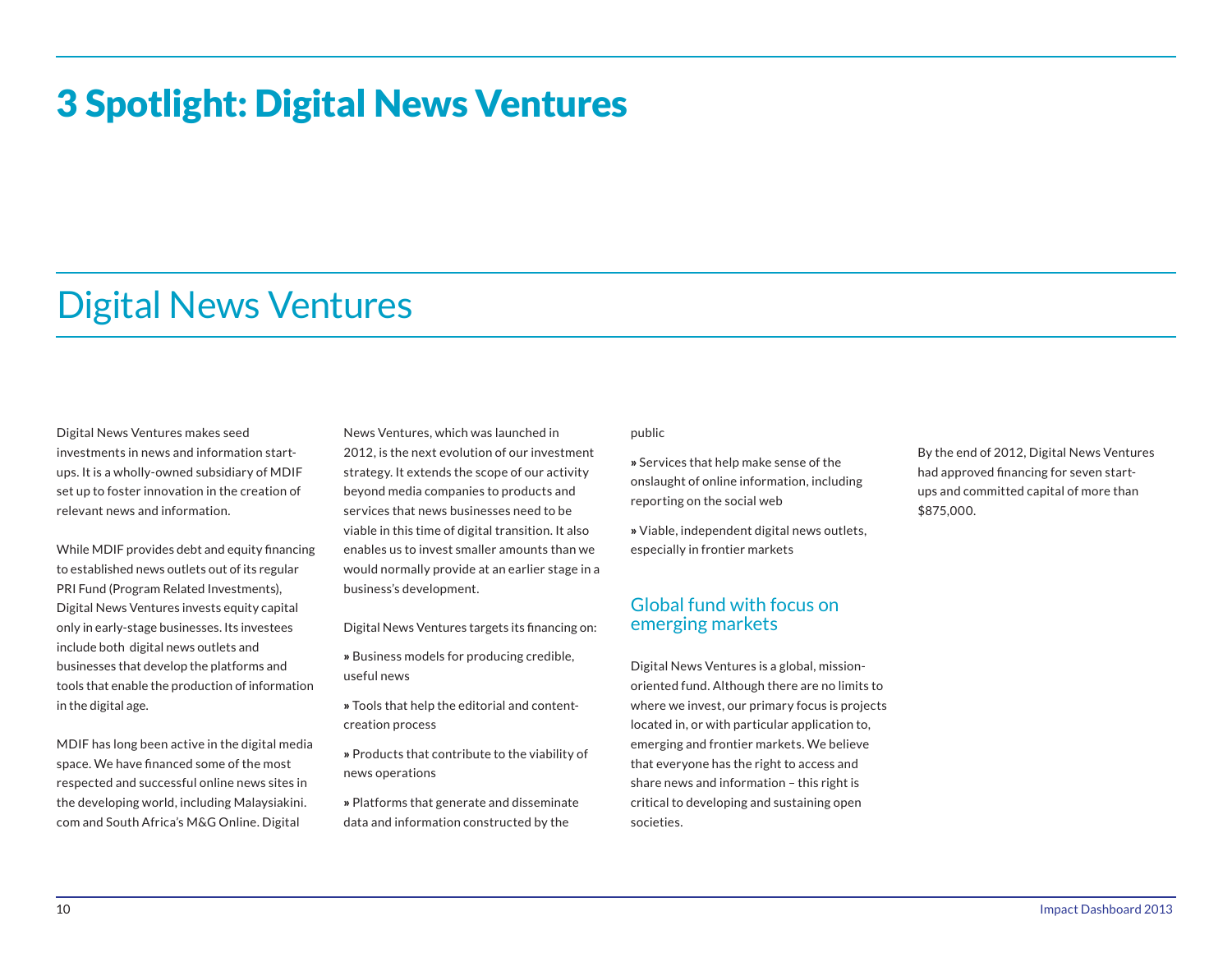#### Agrobook, Russia

#### Gram Vaani, India

gramvaani

# **ED AGROBOOK**

Understanding the growing importance of social media and the rapid rise of connectivity and mobile usage in rural Russia, in 2012 MDIF newspaper client Krestyanin ('The Peasant') launched Agrobook, a professional network and online content destination for farming communities in southern Russia. The Agrobook site features independent reporting aimed at agricultural communities, professionally curated

question-and-answers, and a specialized classified ads section. We have provided significant hands-on consulting and product development training to support the venture. We see Agrobook as a valuable experiment in using a B2B revenue model to support news and commentary for a specific community. It is also a good example of a traditional media house transitioning to a more digitally-oriented market through product development.

Communities understand the development issues they face better than anyone. This simple philosophy guides the work of Delhi-based social tech company Gram Vaani and inspired it to create a voice-based social media platform – or 'mobile radio network' – for some of India's rural poor. Mobile Vaani is Gram Vaani's answer to Facebook or YouTube. Taking advantage of the widespread availability of mobile phones even in

rural areas, it allows people to call into a number and leave a message about their community, or listen to messages left by others. For example, in one case, a villager in a remote area with no access to a hospital reported that an outbreak of malaria had killed three people. The message was moderated and posted, and passed to the authorities. Within one day, an ambulance with medical provisions was sent to the village.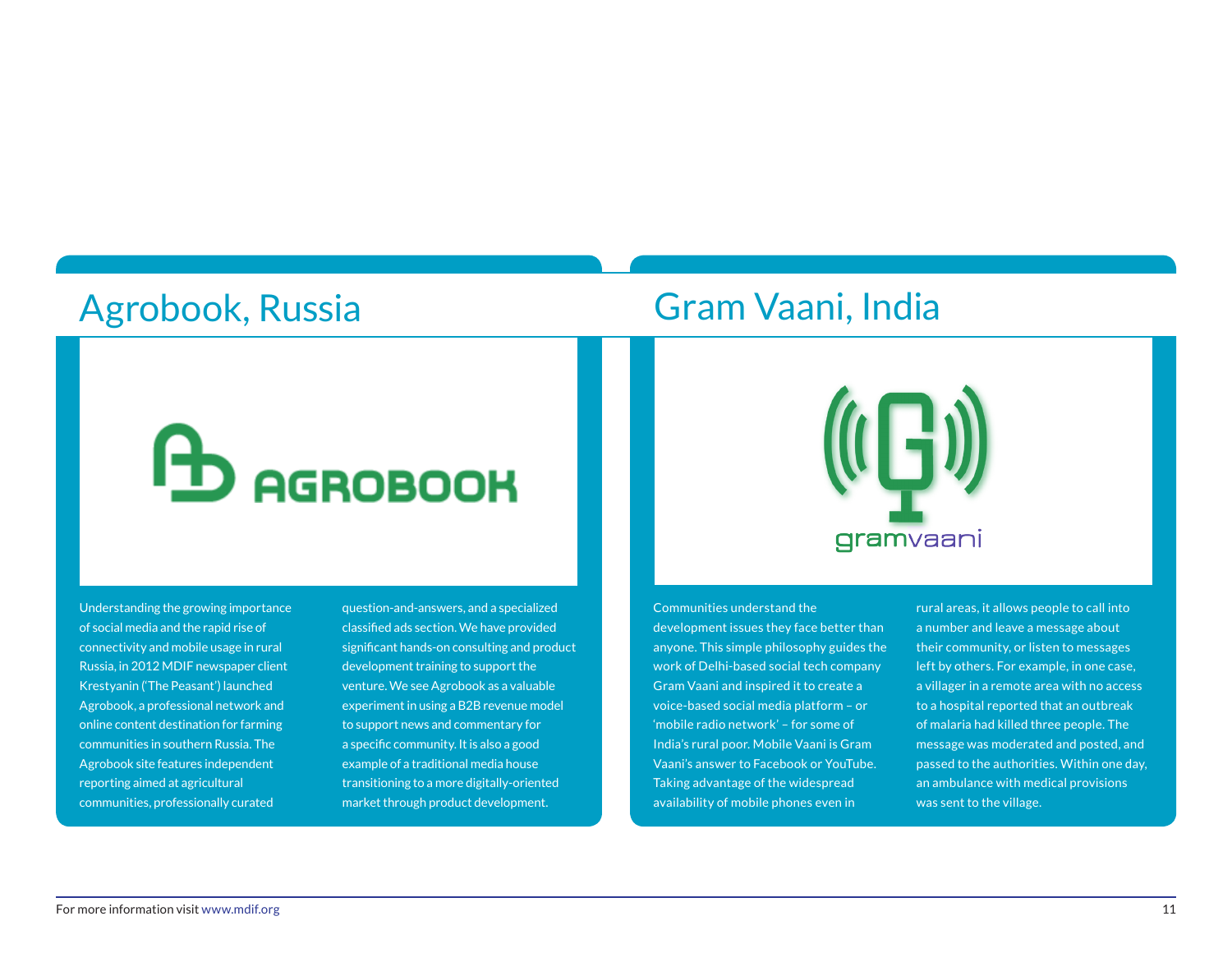#### 4 Sales

### 4.1 Client-by-Client Sales Impact

#### Cumulative change in sales for clients



MDIF's primary goal is to help its independent media clients to develop long-term financial sustainability, in order to protect the editorial independence they have so carefully cultivated.

When financially sustainable, media companies – from the smallest to the largest, in both adverse or peaceful environments – are better equipped to fend off external pressures on their editorial decisions from politicians, oligarchs and other special interests. One of the best ways to measure the robustness of these businesses in the long term is to look at their growth in sales.

In most cases, client sales increased noticeably as soon as they began working with MDIF. For 33 media companies that have worked with MDIF for five years or more, there was an average cumulative growth in sales of 240% after five years. Even after removing the top

two maximum and minimum growths<sup>3</sup>, we still see an average increase of 152%. Moreover, the clients that have worked with us for a longer period experienced a 272% growth on average over the first six years, and a 375% growth on average over the first seven years.<sup>4</sup>

The impact of MDIF can be clearly seen after the first year, with companies achieving a 45% increase in sales. Typically, this dramatic increase is due to an MDIF loan helping a media outlet to invest in infrastructure, such as radio transmitting equipment or a printing press. The highest rate of cumulative growth is seen in the fifth year of working with us, suggesting that MDIF's impact on sales is not only high, but also sustainable.

However, when comparing growth from 2011 to 2012, the numbers are less encouraging. Overall, the average increase in individual

#### client sales between 2011 and 2012 was

0.72%, which was not as high as the 3%<sup>4</sup> growth clients experienced from 2010 to 2011. This was mainly due to the introduction of data from three clients who experienced a sharp fall in sales from 2011 to 2012, as well as one client which had sales growth of approximately 100% from 2010 to 2011 due to the introduction of a new publication, but had static sales in 2011-2012.

The static sales of this last client also helps explain why the change in sales of African clients overall was substantially down on last year's 30% growth; the client's 100% growth in 2010-2011 pulled up the average for the whole region. In most other regions sales growth remained flat, with the highest change being 8% for CIS & Georgia, and the lowest -9% for Asia. However, with Southeast and Eastern European clients, last year we saw an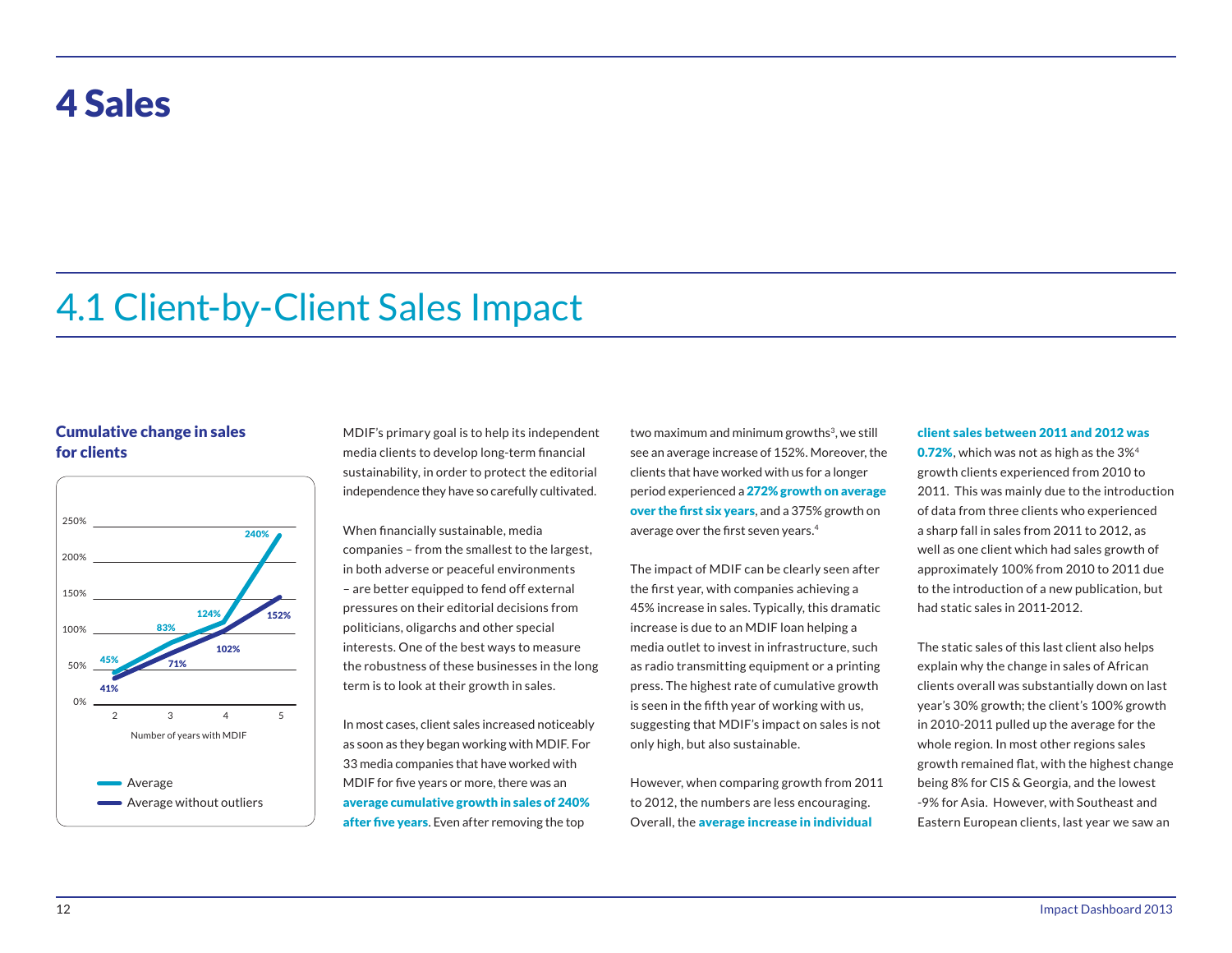### **Highlights**

increase in sales of 10%, while this year sales stayed fairly consistent with a growth of 0.5%. This is not due to any one particular client, although one TV station in Russia which saw an increase last year of 118% slipped this year to a – still impressive – growth of 34%.

 $3$  In this year's dashboard we have calculated sales for all clients and with the four extreme data points removed to provide a more complete picture

4 When calculated without the max and min data points, the increase is 160% and 217% respectively

5 The 3% is slightly lower than the figure given in the 2012 Impact Dashboard as sales figures were updated after client auditing

#### Average change in client sales from 2011–2012 by region



#### » In 2012, MDIF clients generated \$110.4 million in sales

- » Client sales grew on average by 0.72%from 2011–2012
- » Client sales grew by an average of 240%after 5 years (removing 4 outliers it was 152%)
- » After one year of working with MDIF, client sales grew by an average of 45%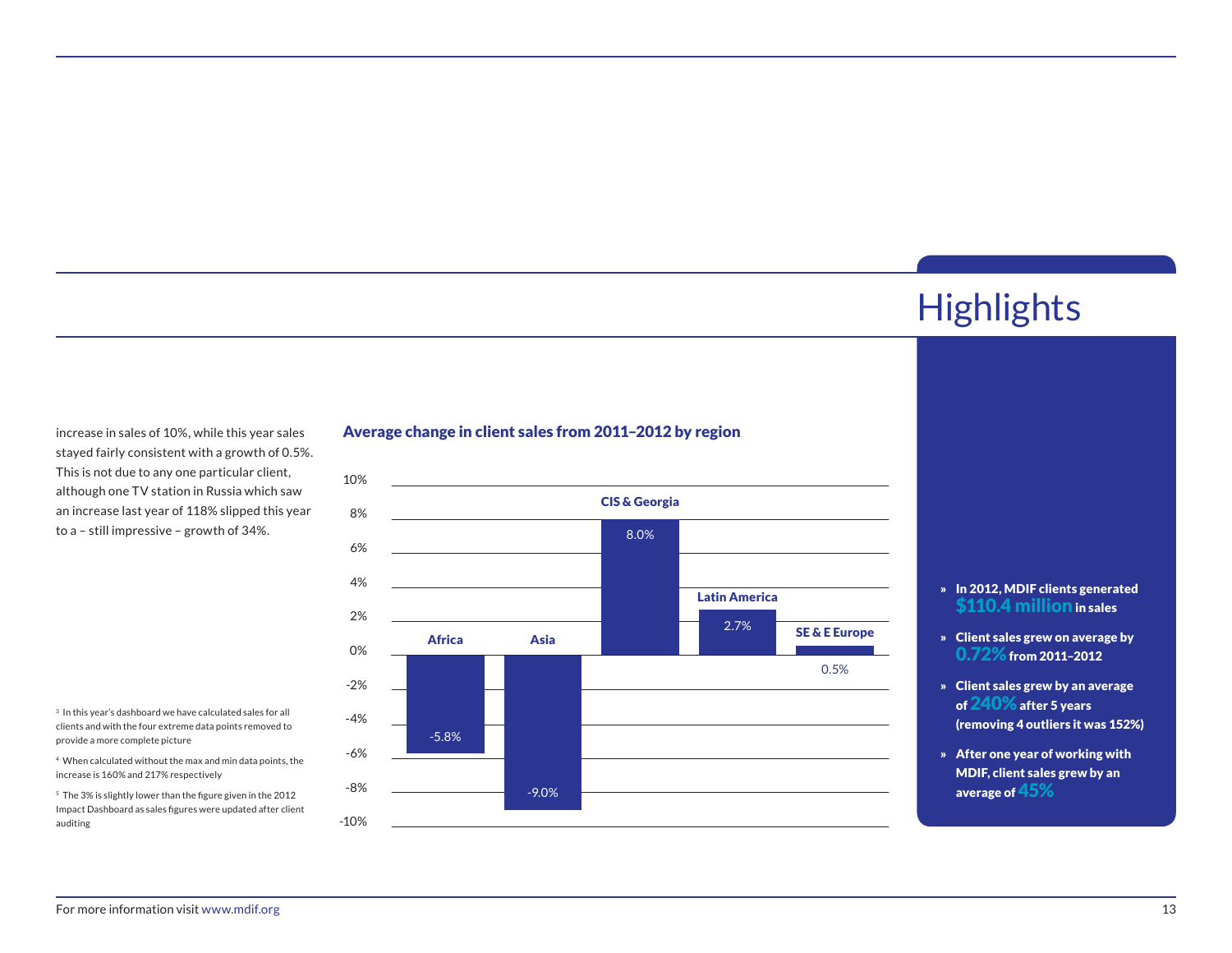#### 4 Sales

#### 4.2 Portfolio Sales Impact \$110.4 million in sales

In 2012, 36 MDIF clients generated a total of \$110.4 million in sales, an increase of 10% from 2011, compared to last year's increase of 2%. In our 2012 portfolio, we gained more new clients than we exited. Most new clients had sales broadly similar in size to those of the clients which left our portfolio; however, one newspaper had sales of \$15.6 million - high enough to impact our overall sales growth. Also, as shown by average client sales increasing by 0.72% over the year, the overall individual client sales increase also had a minor impact on our total sales increase.

MDIF's sales leverage – the impact of each dollar invested on client sales – is one way to assess the impact we have on media development. It also provides an insight into the size of media businesses we support.

In 2012, every dollar we invested in media businesses impacted \$2.22 in client sales. This is slightly less than in 2011 - even though total sales grew by 10%, our overall portfolio grew by more than 10%, thus each dollar impacted slightly fewer sales. It also means that although we had more clients, many were smaller in terms of sales.

Over the past decade, MDIF has had an average sales leverage of \$3.13 in sales for every dollar invested. This ranged from \$2.22 this year, to a high of \$4.58 in 2007.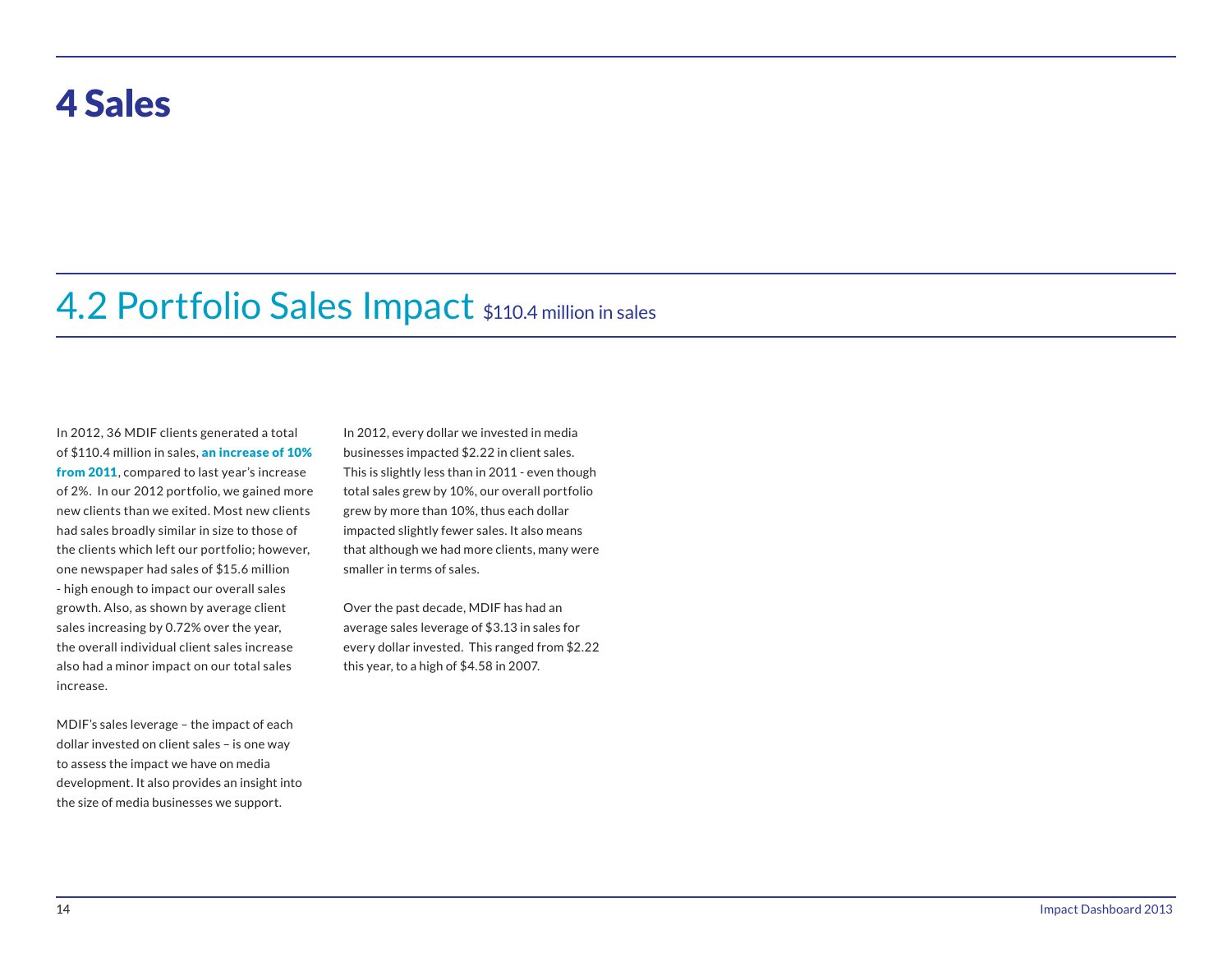### \$2.22 sales leveraged for every \$1 invested by MDIF

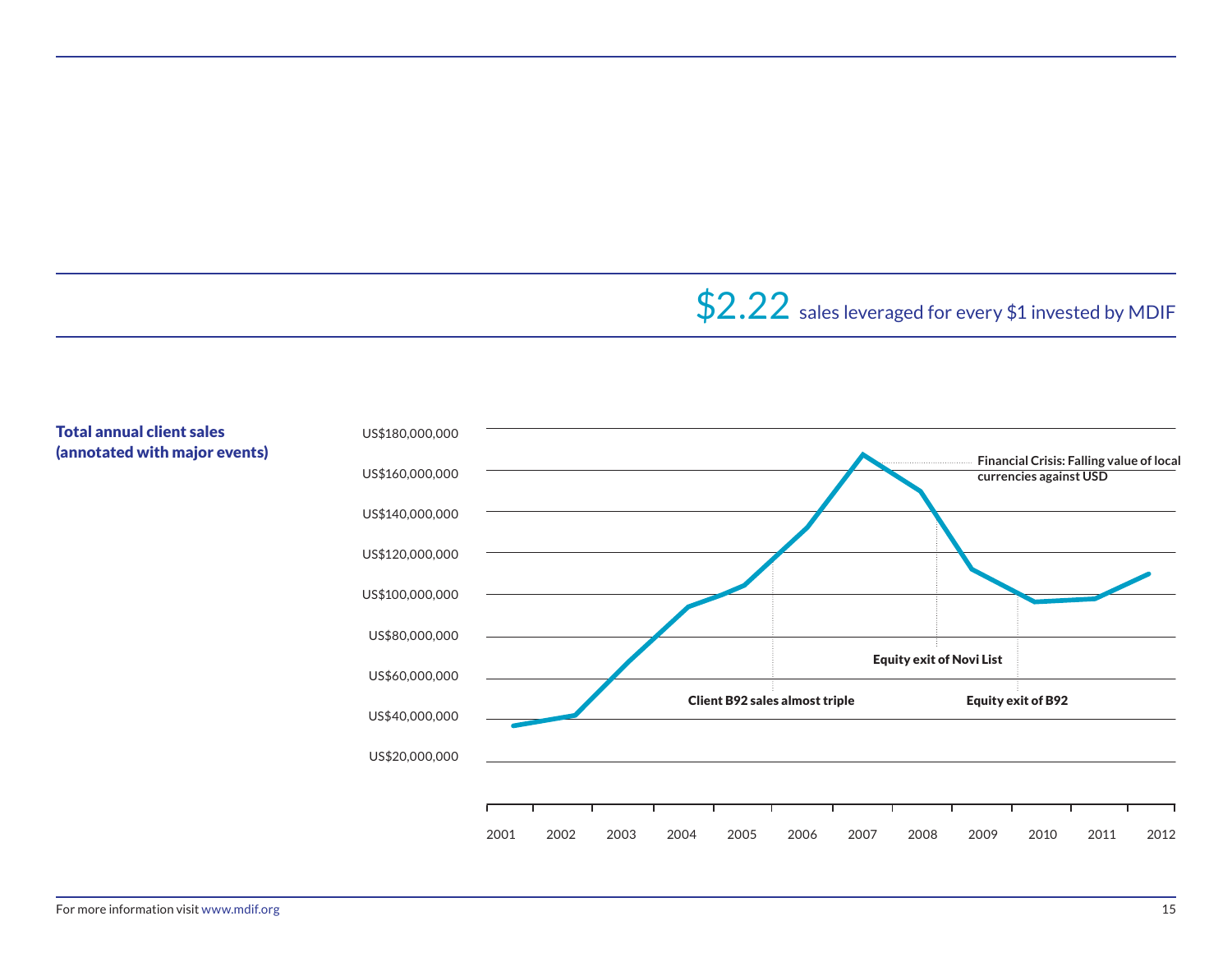### 5 Reach—Readers, Listeners & Viewers

#### 5.1 Client-by-Client Reach Impact

#### Cumulative change in reach for clients



An essential part of MDIF's mission is to increase the number of people who have access to an independent source of news. MDIF tracks changes in the audience size of its clients, which also has a bearing on the overall health of the company.

For the 29 MDIF clients for which we have data from 2011 and 2012, there was an average increase in reach over the year of 35% overall – 52% for traditional media and 82% for digital media<sup>6</sup>.

MDIF clients experienced an average growth in reach of 111% after five years of working with us<sup>7</sup> , a major increase from our 2011 data of 78%.

In 2012 the average growth between the 2nd and 3rd years is 80%, whereas in 2011 it was 59%.

In part this is due to more clients developing websites and significantly increasing their online reach.

Of the 24 companies with reach data from traditional media that were MDIF clients in both 2011 and 2012:

- » 13 saw an increase in reach
- the most substantial being two newspapers and a TV station in Russia, as well as a newspaper in Africa. All of these had increases above 200%.
- » 11 saw a decrease in reach

– the sharpest falls were experienced by a radio station in Serbia and a newspaper in Bolivia, both of which had decreases above 60%.

Of the 22 companies with reach data from digital media that were MDIF clients in both 2011 and 2012:

- » 17 saw an increase in reach
- » 5 saw a decrease in reach

– the decrease in reach was often due to a temporary or topic-specific website (such as a dedicated election site) being closed down. Africa specifically only had three clients with reported digital reach – two of them showed a decrease which was partly due to a change in their reporting to Google Analytics which allowed us to obtain very specific numbers for unique visitors, and partly due to changes in their websites last year.

<sup>6</sup> Removing the max and mins, we get 45% overall, 31% for traditional media and 33% for digital

<sup>7</sup> This number includes both past and present clients who were with MDIF for at least five years, and with accurate reach numbers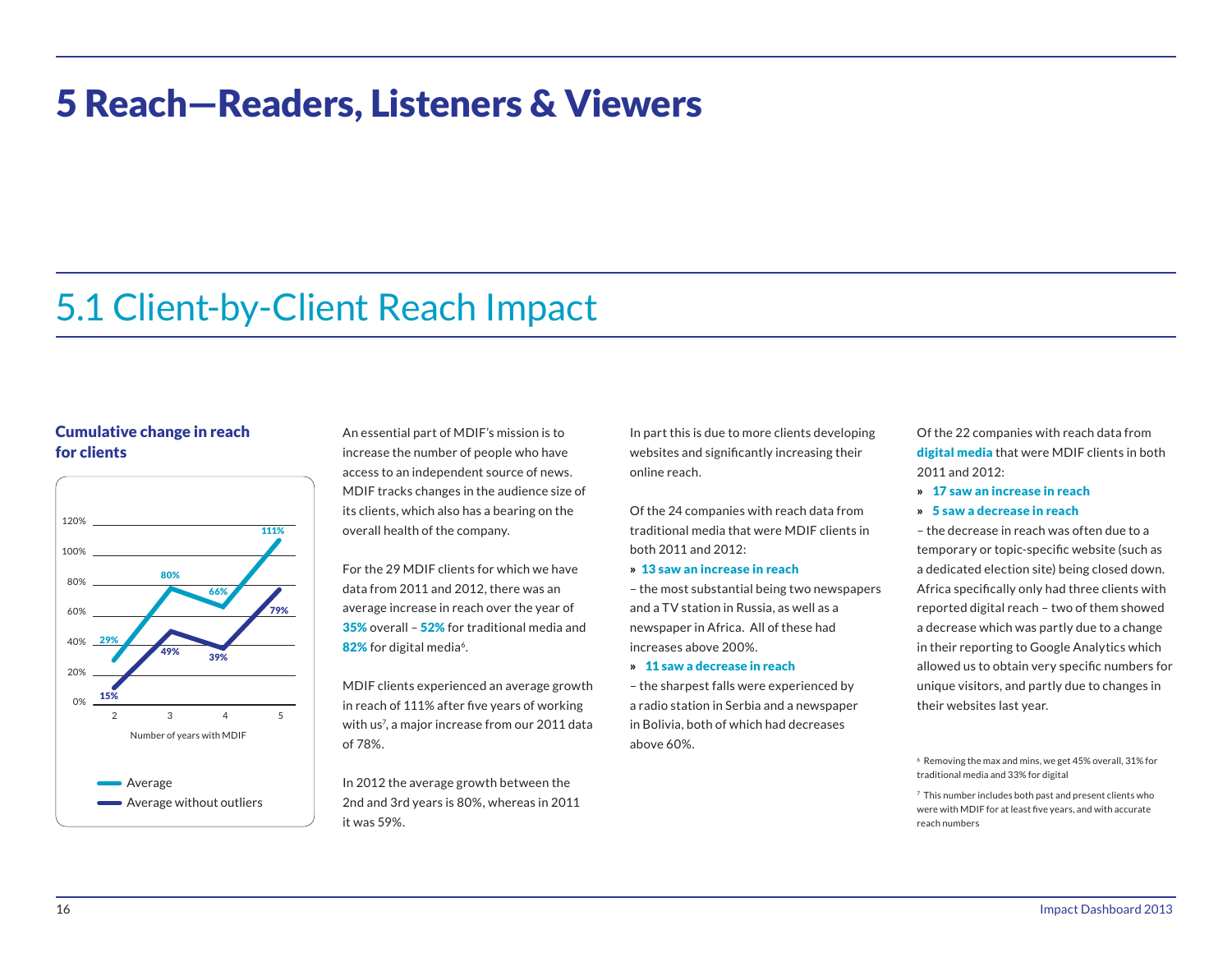#### » From 2011 to 2012, MDIF clients increased their reach by an average of  $52\%$  for traditional media and 82% for digital » After 5 years with MDIF, clients increased their reach by an average of  $111\%$ » From the first to the second year of working with MDIF, clients increased reach by an average of 29% **Highlights** Looking at reach by media type for our traditional media clients, we see a large increase in reach for 4 TV clients, mainly due to a TV station in Russia whose reach grew by more than 200%, a slight decrease in reach for 5 radio clients, although the decrease is less than it was in 2011, and an increase in reach for our 15 print clients.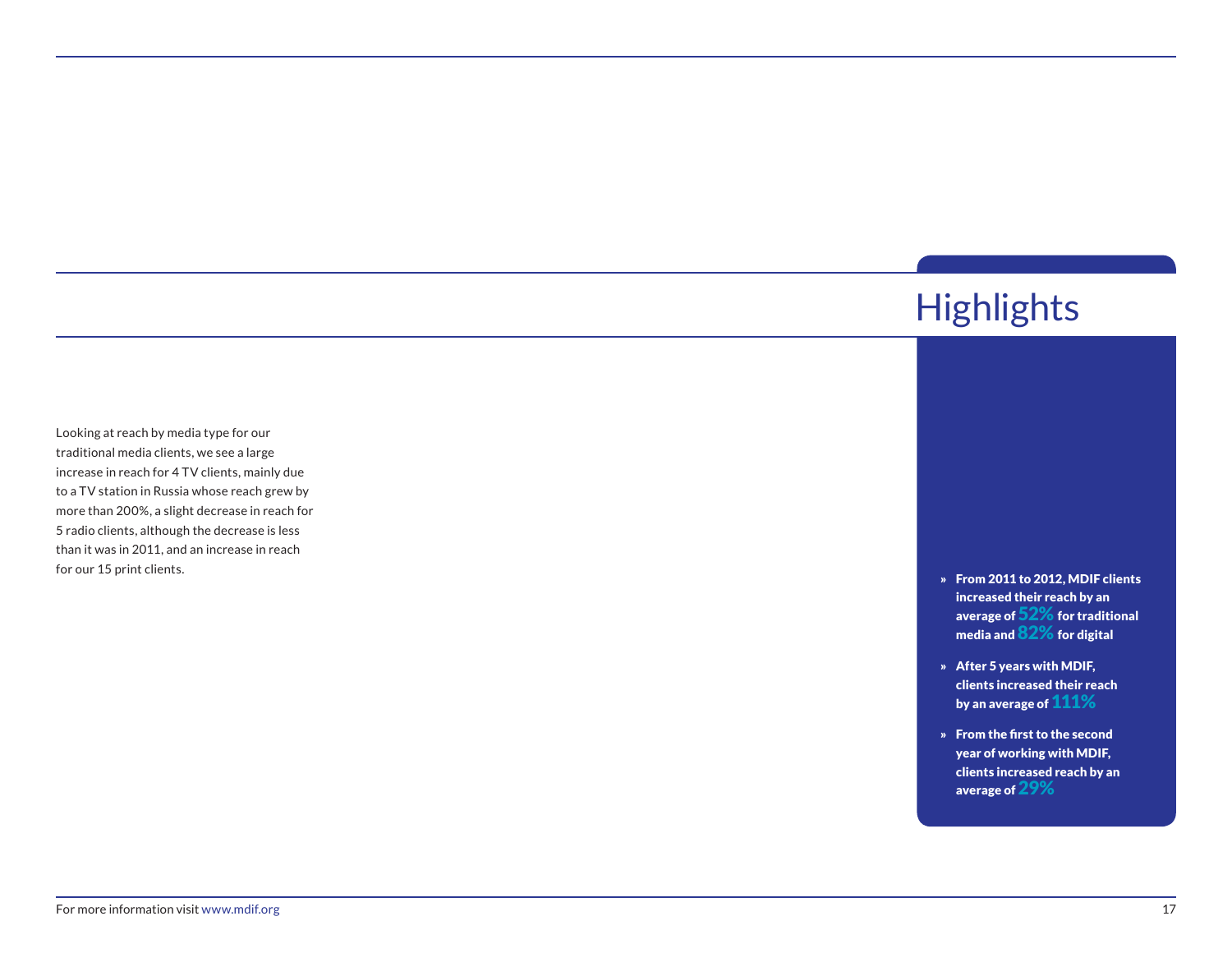### 5 Reach—Readers, Listeners & Viewers



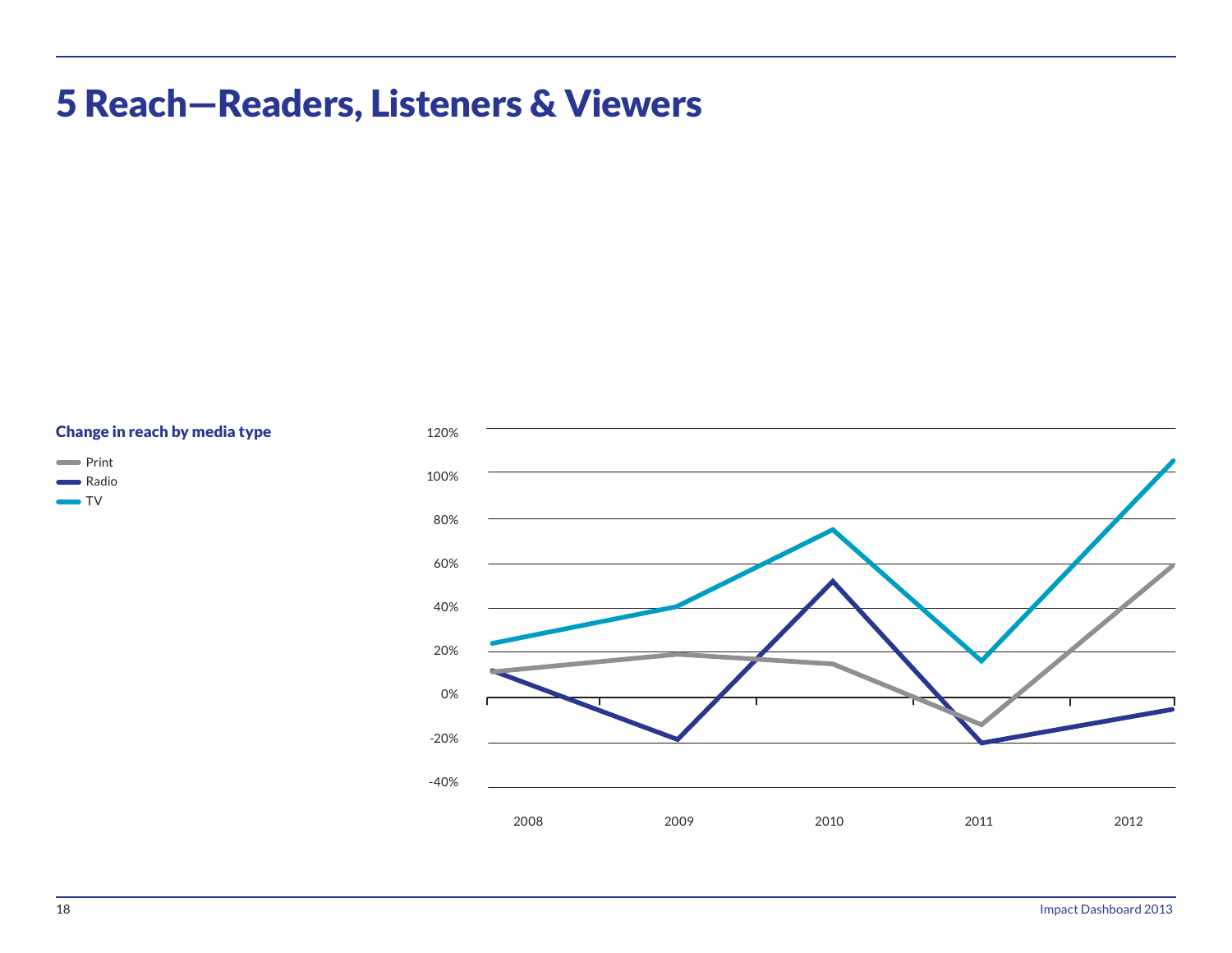#### Change in reach by region from 2011–2012

**Digital Traditional** 

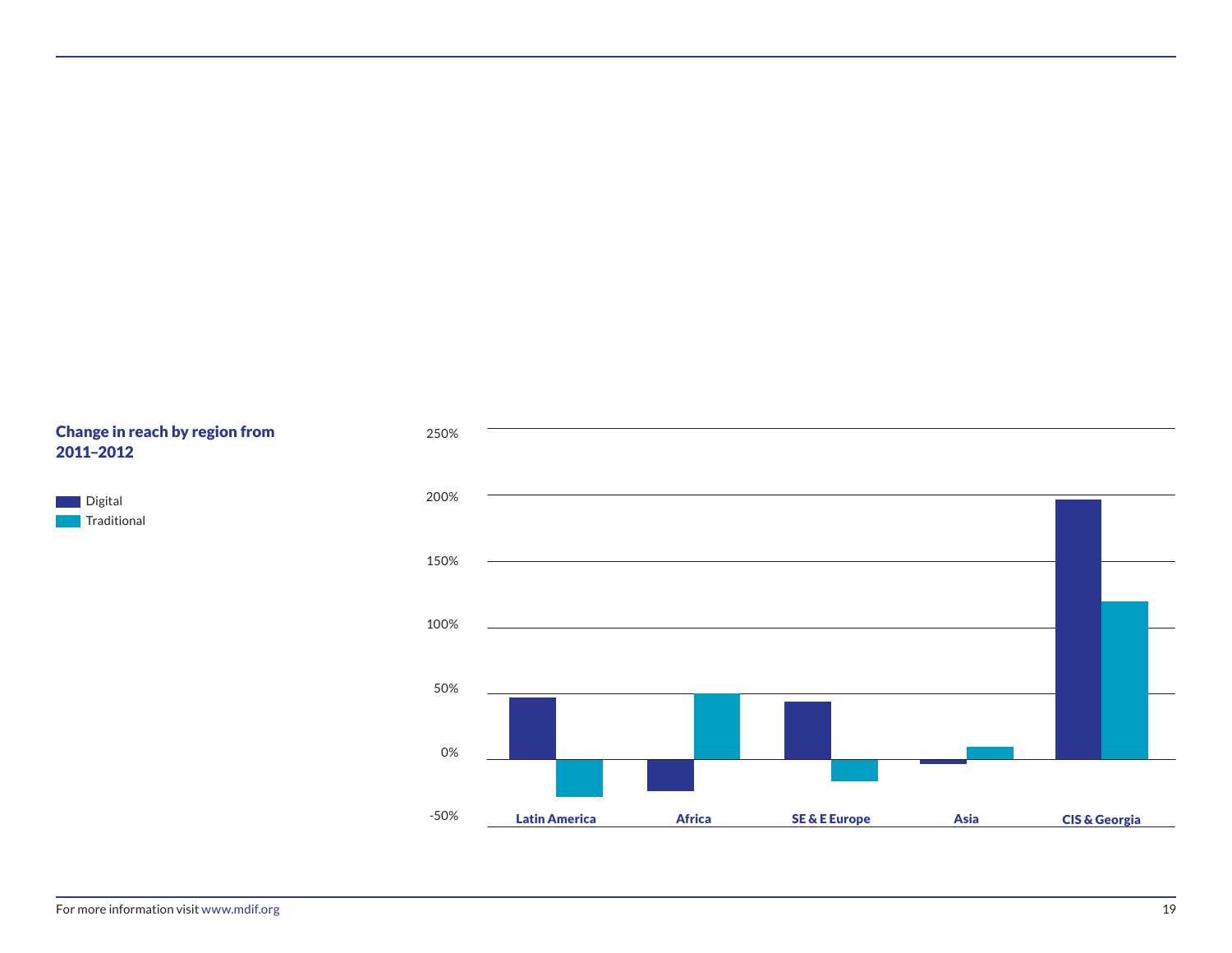### 5 Reach—Readers, Listeners & Viewers

#### 5.2 Portfolio Reach Impact

55 million people reached through traditional media 10 million through digital media

In 2012, more than 65 million people in

developing democracies received their news from MDIF clients, an increase of more than 20 million from the previous year. Out of this total, 55 million people received information through traditional media (a rise of 11%), and 10 million through digital media (a rise of 29%). These numbers will include some overlap, as many digital users will also be traditional media consumers. However, there is currently no reliable way to determine how many people consume both.

As in previous years, client reach performed much more strongly than sales. This was due both to the growth of many clients in traditional media, as well as the massive increase in reach experienced by independent media organizations which are embracing the digital transition. In addition, more of our clients are measuring their online reach

through web analytics tools such as Google Analytics. A key part of our support in recent years has been to help our clients to develop a digital presence that will improve their digital reach in the most appropriate way for their business.

For every \$10,000 MDIF invested in 2012, our clients provided independent news to 12,971 people. Over the past decade, MDIF's average reach leverage was 7,755 people, with a range of 2,945 to 12,971 this year.

As with sales, reach leverage numbers are impacted by the size of clients making up our portfolio. Since our overall reach number was significantly higher this year because many of our clients increased reach dramatically, our overall leverage is much higher.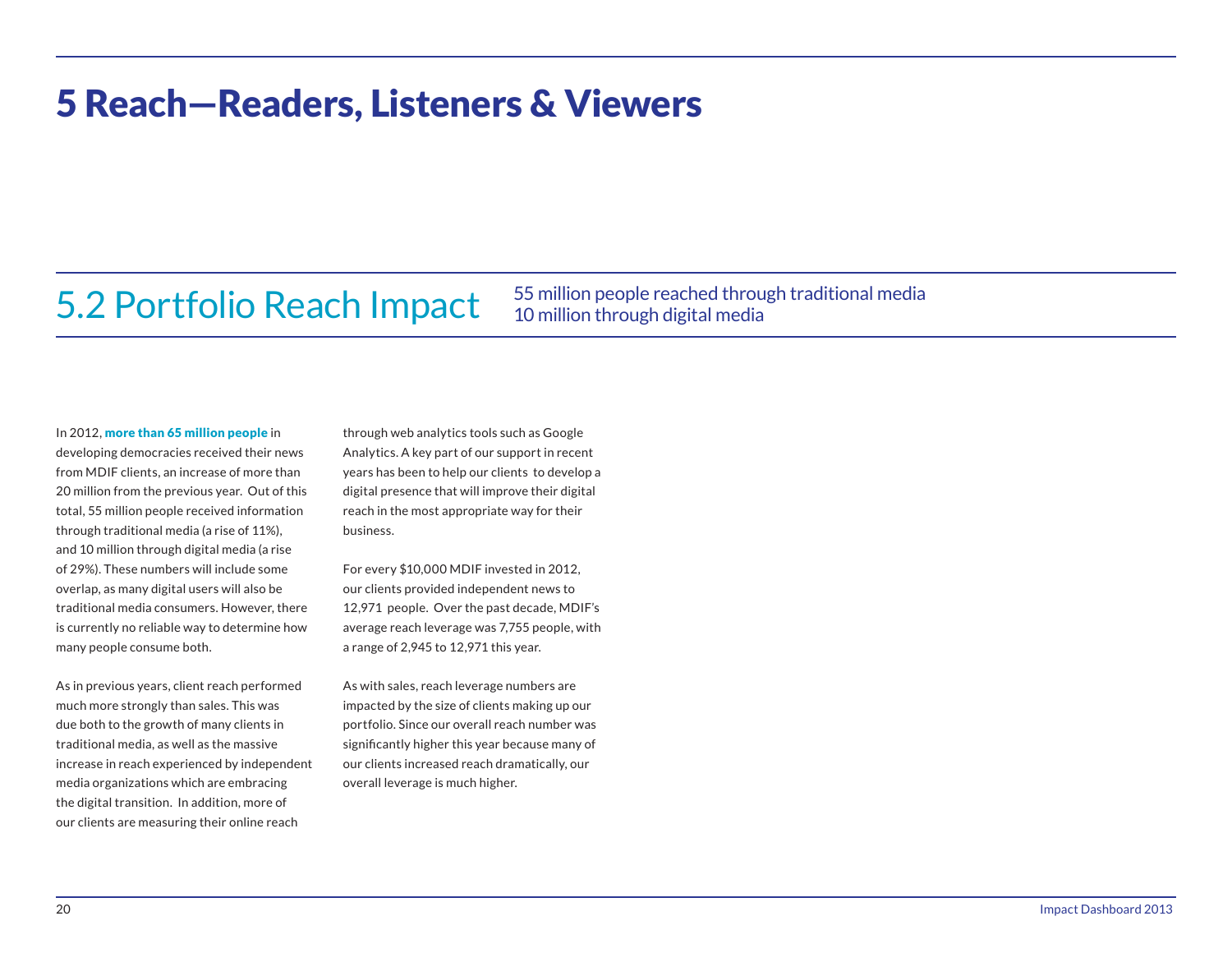### 12,971 Audience reached for every \$10,000 invested by MDIF

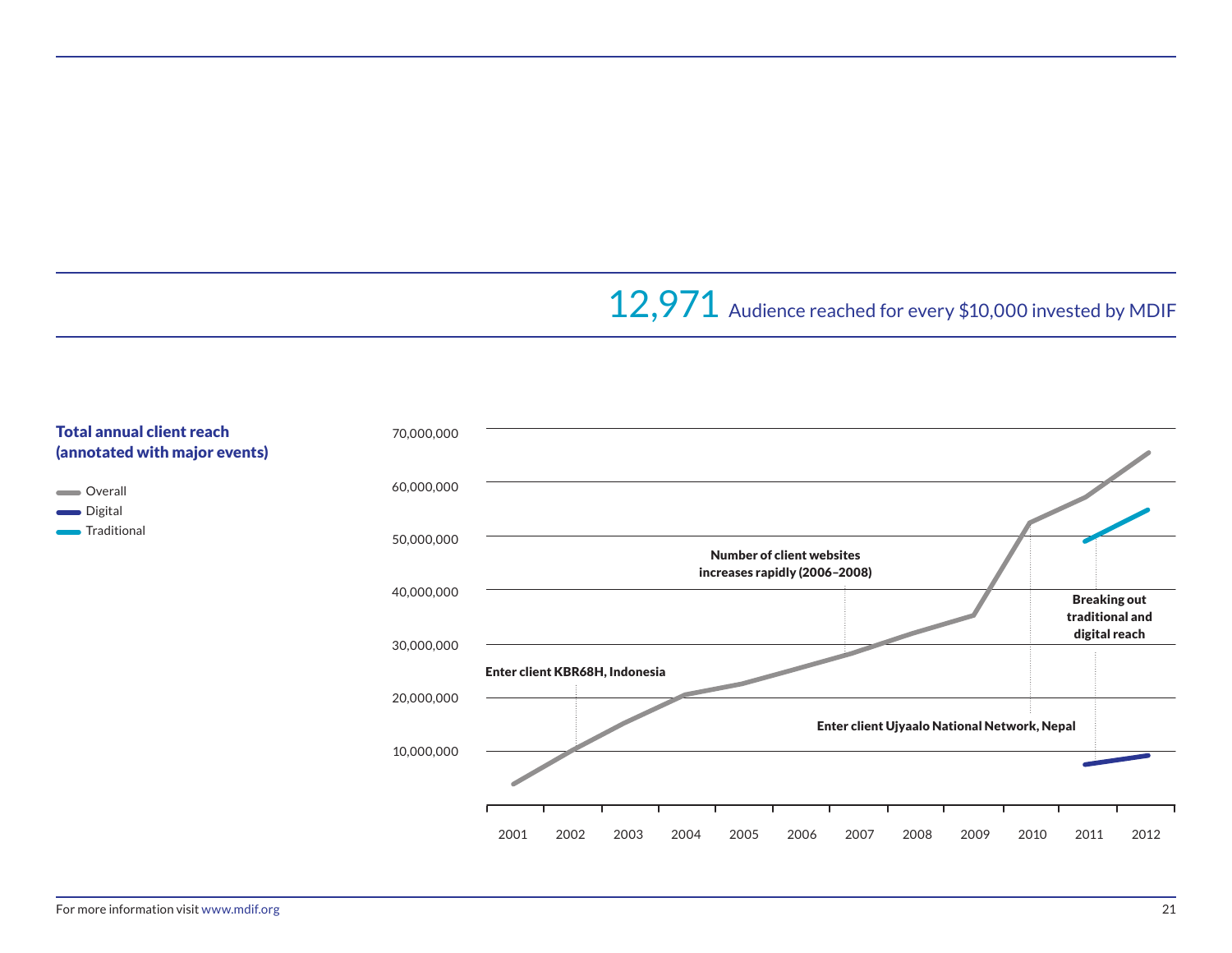### 6 Spotlight: Pioneering a new way to measure social impact

#### 6.1 El Periódico, Guatemala

Reporting on the financial sustainability of our news business clients is a good measure of the direct impact of our work. However, our ultimate mission is to support the work that independent media businesses do – providing news and information that is vital to the existence of free and open societies. Developing a reliable, replicable way to measure the impact of news outlets on society is a long-standing challenge for MDIF and the media development sector as a whole.

In 2012, we asked a consultant team composed of Masters students from Columbia University's School of International and Public Affairs (SIPA) in New York to create and pilot an assessment toolkit to measure the impact of independent media organizations on their communities, starting with El Periódico, a long-term print client in Guatemala.

The team surveyed journalists, readers and civil society to measure the newspaper's impact. They found that El Periódico:

- » is a recognized source of quality **investigative journalism** in urban Guatemala;
- » has a positive impact on the community;
- » contributes towards promoting access to and nurturing democratic institutions; and
- » implements the best journalistic practices, including building relationships and nurturing a culture of independent and unbiased sources, and disseminating relevant information on key public issues, such as security, organized crime and corruption.

Civil society respondents, including members from organizations representing indigenous groups, business, religious organizations, and international community/organizations, were

asked to rate El Periódico, all independent media, and all media in Guatemala as a whole on a range of statements using "Strongly Disagree" to "Strongly Agree." El Periódico was ranked the highest in all categories:

- » 70% of respondents agreed or strongly agreed with statements about El Periódico's positive impact on its community, as compared to 62% for independent media in general and 43% for all media.
- » When asked if El Periódico does a good job of investigative reporting, 91% of respondents agreed, with 37% strongly agreeing. This compared to 72% of respondents agreeing when rating independent media, while only 35% of people agreed when asked about all media.
- » When asked whether or not El Periódico uncovers corruption and fraud, 87% of respondents agreed and 43% of people

strongly agreed. Only 26% of people strongly agreed for independent media and 9% for all media.

» Respondents were asked about El Periódico's reporting on a variety of topics vital to promoting strong communities. A total of 92% of respondents agreed that they report on organized crime, with 45% strongly agreeing; 86% of respondents agreed that they report on issues of democracy and governance, with 47% strongly agreeing; and 94% agreed that they report on the economy with 31% strongly agreeing.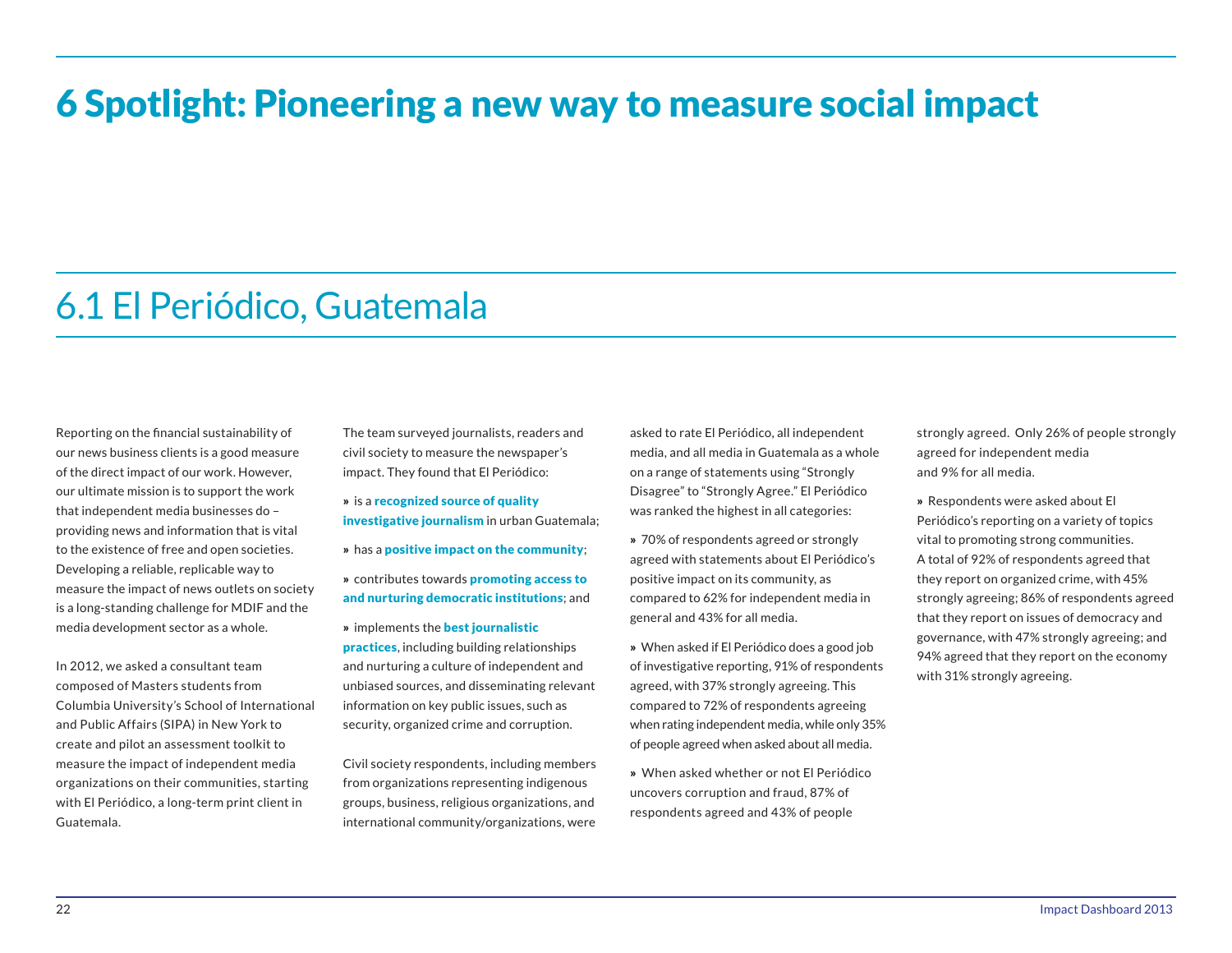

#### Overall positive impact on society \* This chart is an average of responses to all questions.



#### Disseminating relevant information



#### Building relationships and nurturing a culture of independent sources



#### Promoting access to/use of democratic institutions



#### Promoting spaces for free, open dialogs



#### 6.2 The Impact Toolkit

The team conducted extensive research on how other media development organizations seek to measure impact. It was clear that while there are existing methodologies to assess the general state of the media environment, for example in terms of a country's legal framework or attacks on journalists, there was a lack of approaches to assess the specific impact of individual media outlets on their community. The team drew on the most effective and relevant approaches used by other organizations to create an entirely new Media Impact Toolkit.

The Media Impact Toolkit uses in-person interviews and online surveys to evaluate the extent to which a news outlet:

- » promotes government transparency and accountability (to reduce corruption)
- » strengthens democratic institutions
- A wide range of civil society members, from

those in business to those representing minorities, are asked to complete an online survey. Certain respondents are then interviewed in person so the assessors can gain a deeper understanding of their views. Those results are then triangulated with data from employees of the client organization and subscribers to the client's news.

The toolkit is designed to be a low-cost solution to measure impact in diverse organizations, from small to large, in different political environments and cultural contexts, and in different types of media.

There are some known challenges, one of course being that there will be bias in who replies to the survey. However, with these limitations in mind, MDIF looks forward to refining this methodology in the upcoming year.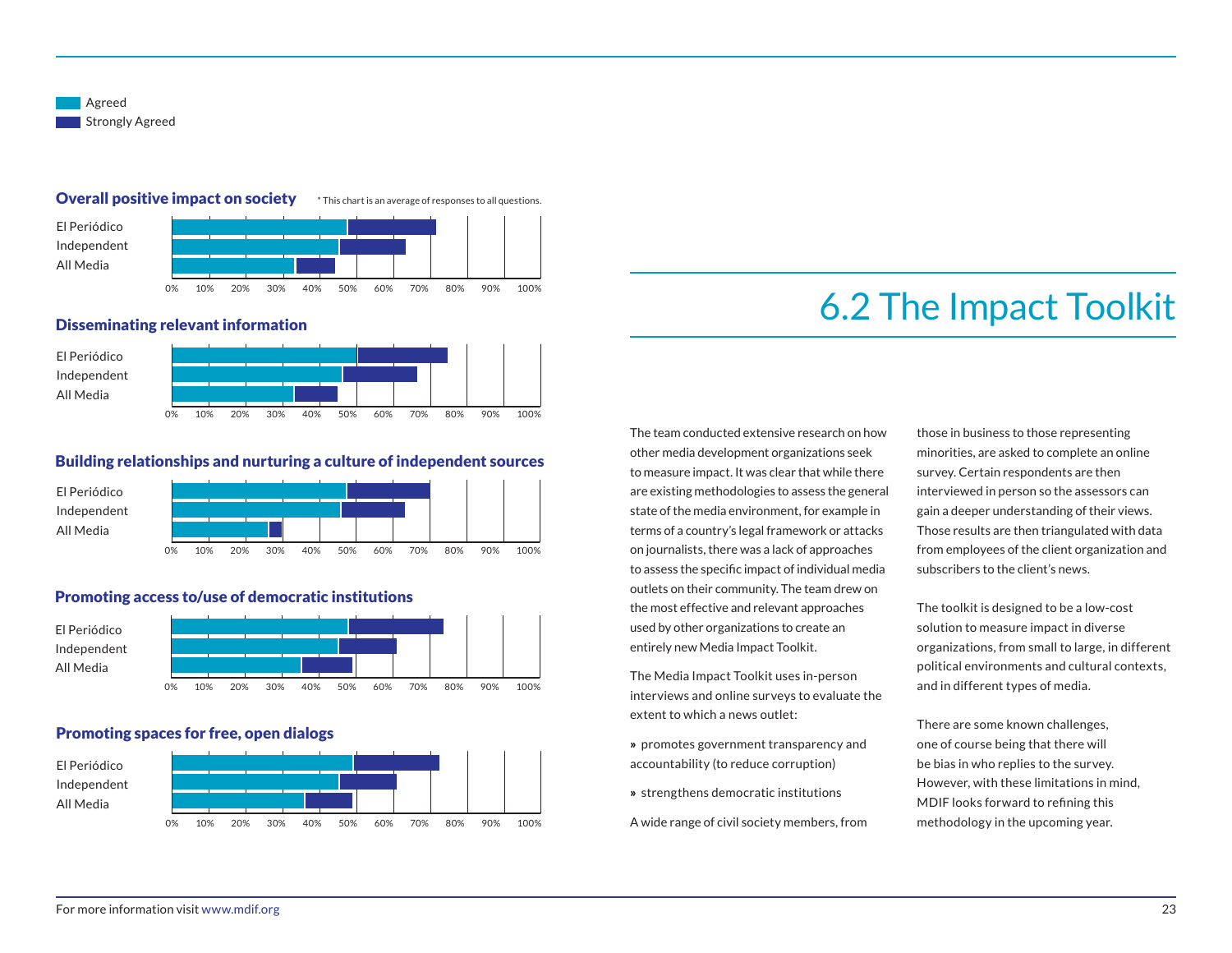### 7 Financial Viability

#### Financial Viability

To monitor risk for our clients, we maintain an official risk-rating system, assessed by auditors. To quantify impact on long-term stability, in this Impact Dashboard we use seven of these risk-rating factors<sup>9</sup>. The ratings range from one to nine, with nine being the riskiest.

For the last few years, clients' risk ratings have not only reflected the overall challenges of the global financial crisis and its continuing fall-out – reduced advertising revenue, increased printing costs and extreme currency fluctuations – but also the specific challenges to the media industry because of the exponential growth of the internet.

Overall, MDIF clients' risk dropped slightly from 2011 to 2012. In 2012, we wrote off the debt of one of our clients which previously had a risk rating of 9, which reduced our

average risk slightly. Other than that, most of our clients maintained roughly the same level of risk.

While we would always expect some clients to have risk ratings above the "safe" level of 5 when they take on new projects, the economic downturn and rapidly changing media environment has seen a shift with more clients having higher risk ratings than before the onset of the financial crisis in 2008.

» In 2007, 25% of clients had a risk rating higher than 5, and only one company had a rating above 6.

» In 2012, 57% of 36 clients had a rating higher than 5, with 7 above 6.

However, since the beginning of the financial crisis, the average risk rating has remained remarkably stable, with **nearly half of our** 

clients continuing to maintain a risk rating

**below 5.** It is a testament to the companies we work with that so many have been able to maintain such a manageable level of risk and that we have written off only one investment in 2012. We believe that because most had managed their financial risk well prior to the crisis, they were better placed to weather the storm than many of their competitors. However, since 2009 we see a modest decrease in risk which might be partly due to the improving economic situation in some countries we work in since the crisis.

As in 2011, the risk values were fairly evenly spread across all the regions in which MDIF works.

9 The ratings measure the state of risk at a single point in time (the end of 2012 in this case)

#### Components of financial viability:

.Earnings/operating cash flow trends .Asset/liability value .Financial flexibility/debt capacity .Industry/industry segment .Position within industry .Management and controls . Financial reporting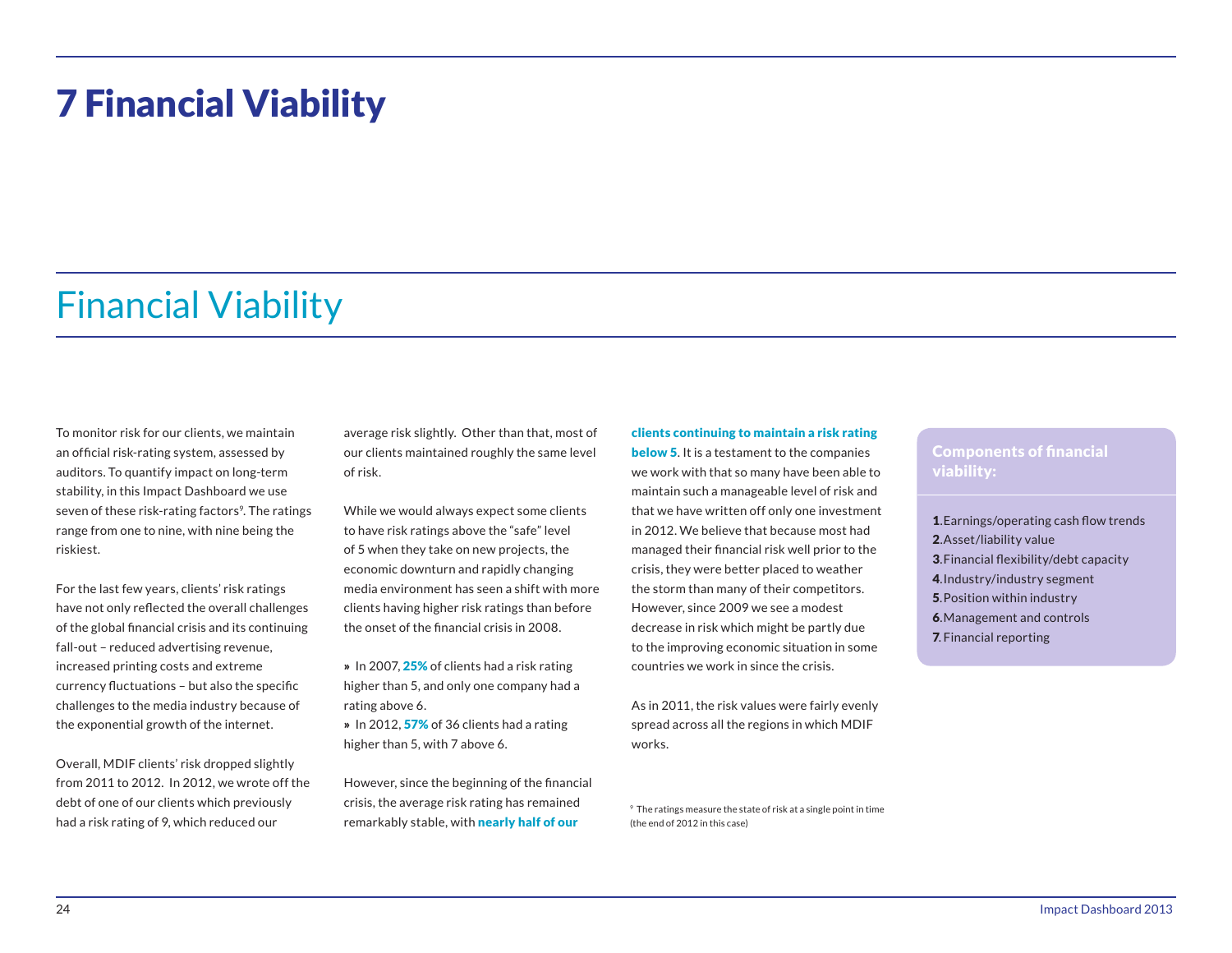#### Average risk rating by year (with max and mins) High risk



# **Highlights**

- » In 2012, 43% of MDIF clients had risk-ratings below the 'safe' level of 5.  $8\%$ , 3 clients were above the 'high' risk level of 7
- » The percentage of 'safe' clients remains the same as in 2011, and due to one write-off, the number of high-risk clients has decreased
- » Overall, 2012's risk ratings remain largely unchanged since 2011 and no particular region has seen a major increase or decrease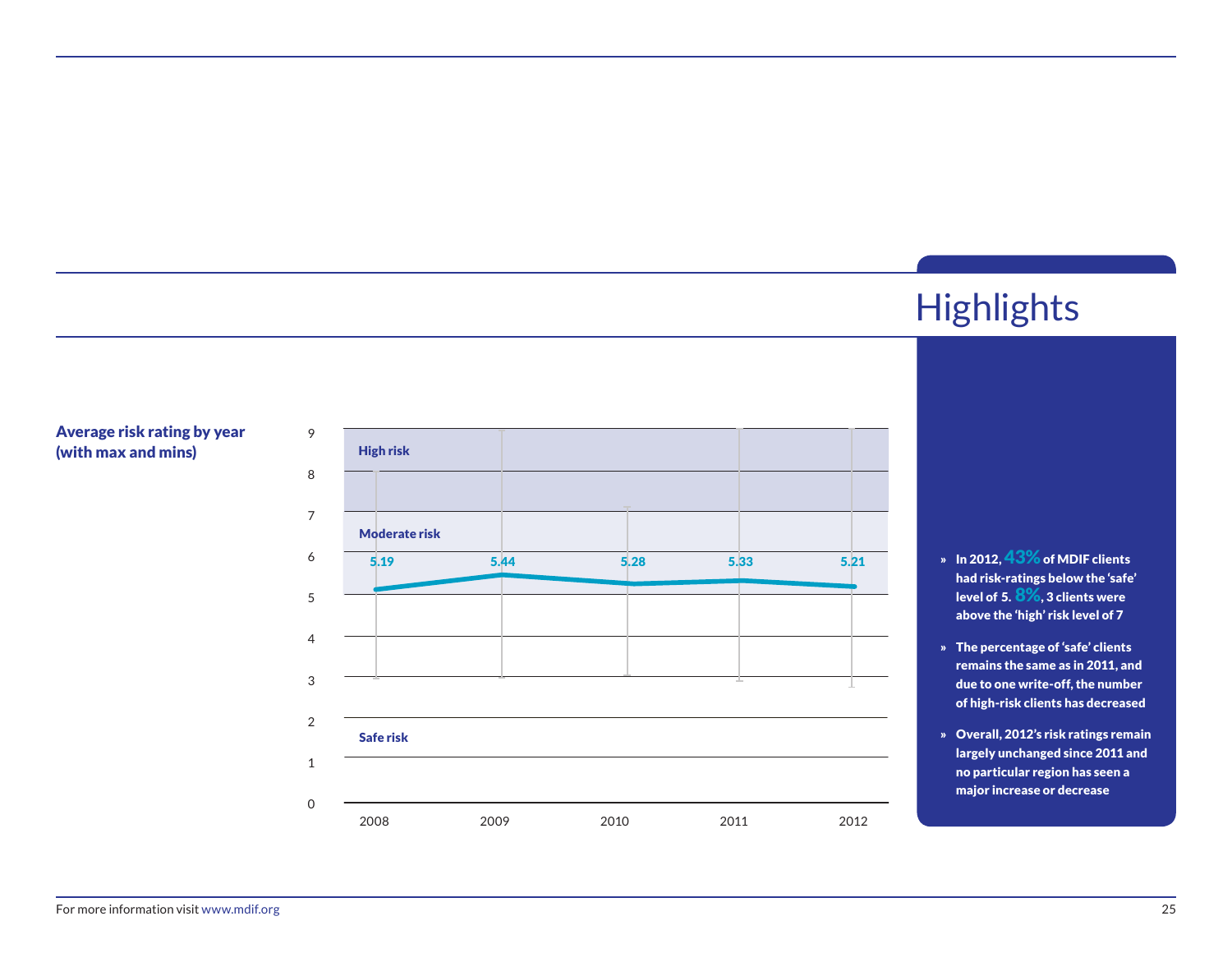## 7 Financial Viability

Breakdown of MDIF clients by risk-rated levels

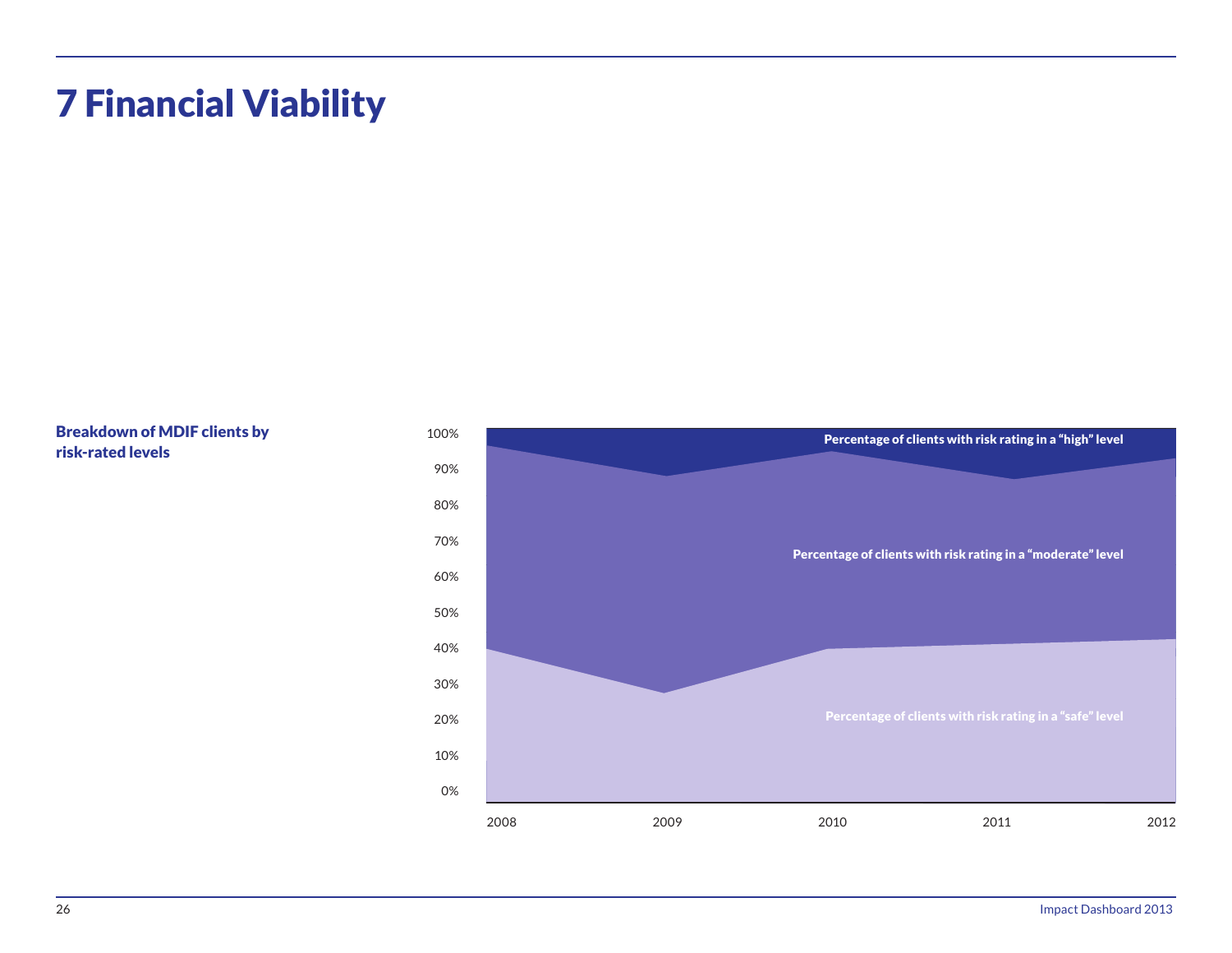#### Risk ratings by client by region for 2012

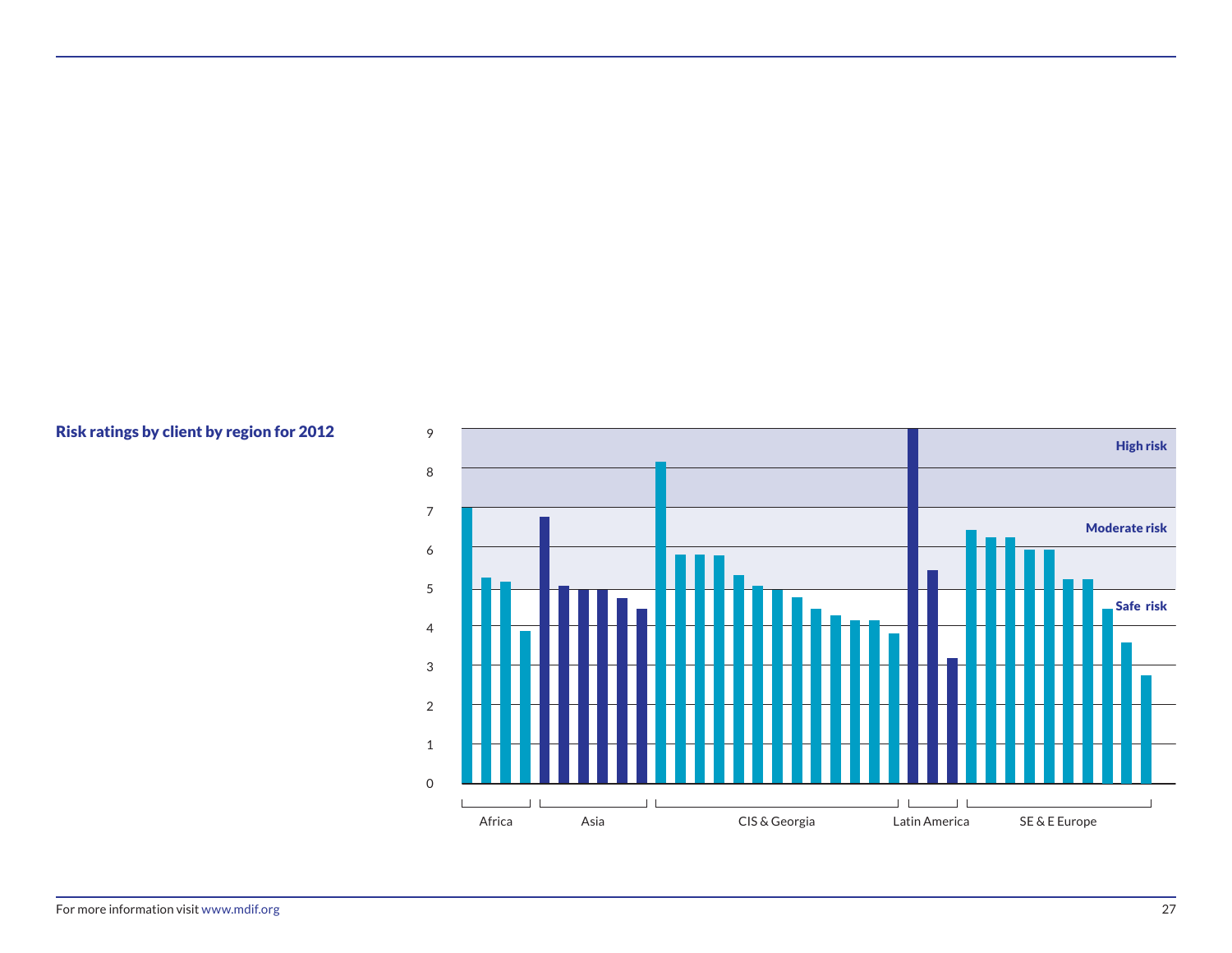### 8 Employment

### Employment

For 35 MDIF clients, the total number of employees at the end of 2012 was 3,681, of whom 1,352 were journalists.

On average, for the 26 clients for whom we had staffing data in both 2011 and 2012, the number of employees **increased by 26%**. The average number of employees, decreased from 121 last year to 105 this year, as we took on a number of small clients. In 2012 several smaller clients increased their staffing dramatically – by over 200% - which created the high average change in staffing despite the overall drop in the average staffing for the entire portfolio. When removing the outliers – the two maximum and minimum values – we end up with an average increase in staffing of 16%.

#### Average change in number of employees

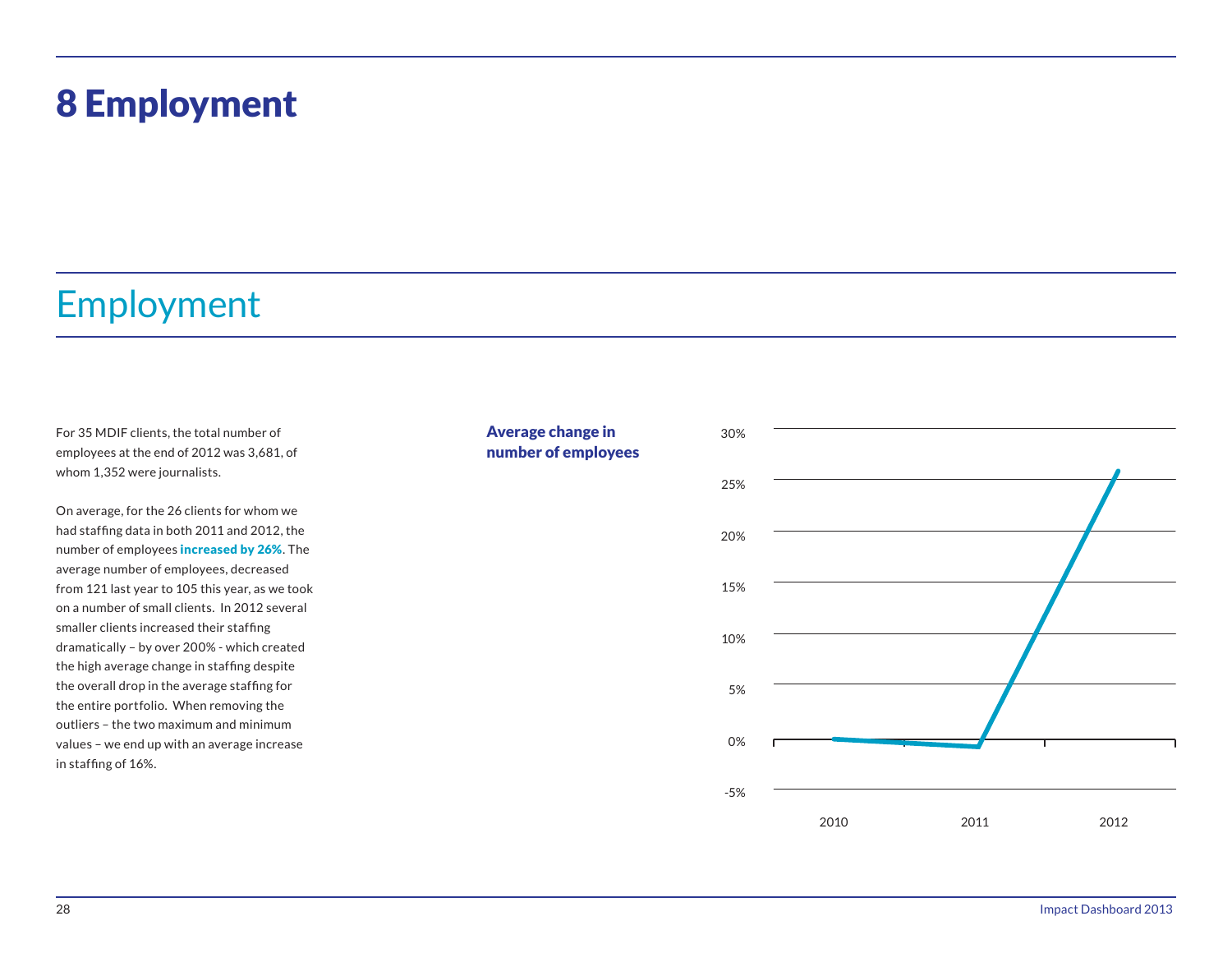## 3,681 People employed by MDIF clients, including 1,352 journalists



2010 2011 | 2012